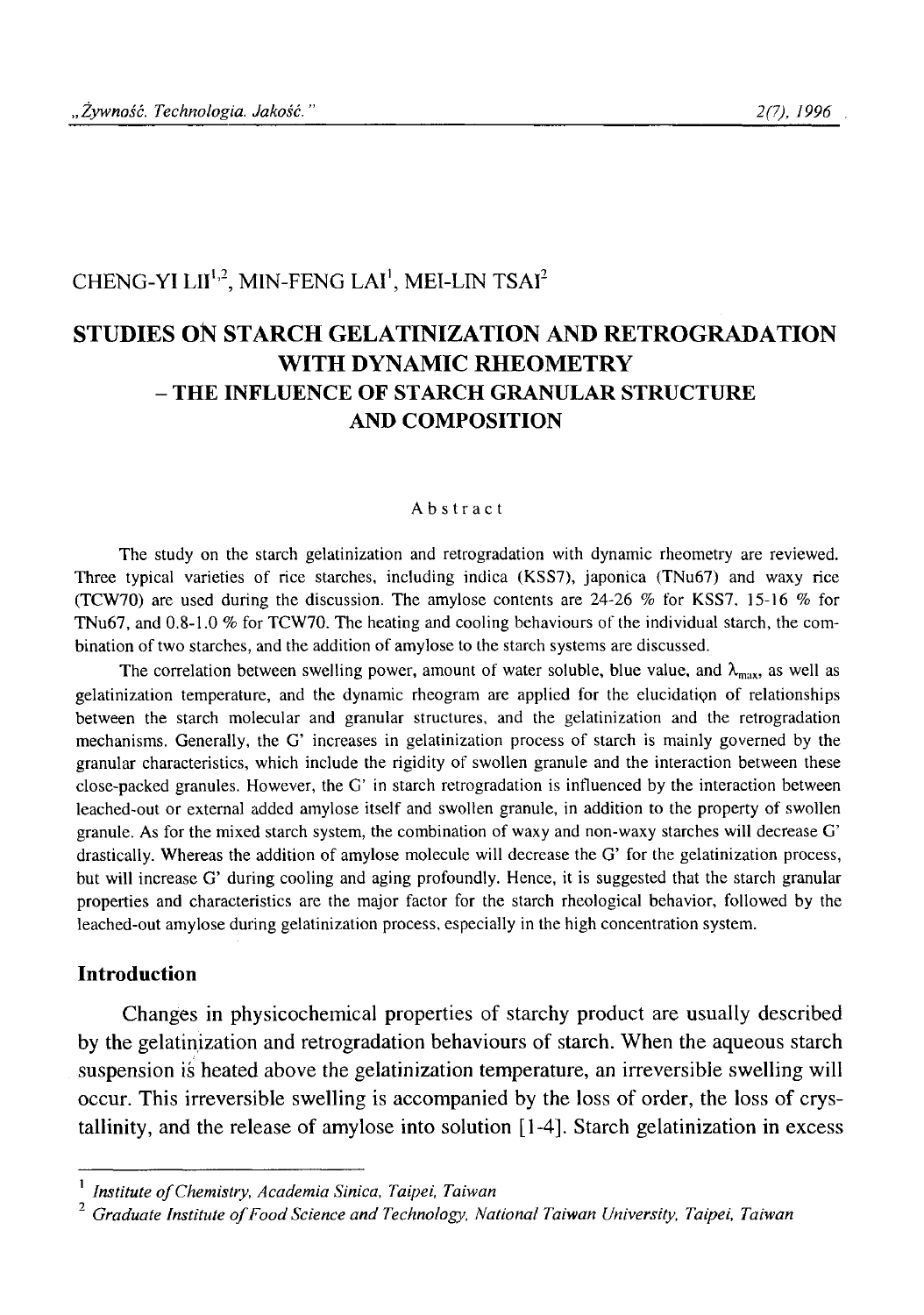water has been considered as a two-stage process, consisting of the initial swelling of the granule and its eventual dissolution. Such behavior follows pseudo-first-order Arrhenius kinetics [5]. At sufficient concentration, the hot starch suspension will behave as a viscoelastic dispersion [6-8]. During cooling, the paste may be transformed into an opaque elastic gel [3, 9-11]. The SEM for starch paste or gel indicates a coarse network formed by the solubilized amylose and amylose-linked swollen granules [12]. Thus, the paste and the gel are often considered as a composite material with the swollen starch granules filling through the polymer solution [9-11, 13-17]. Miles and his co-workers have suggested that the initial stages of gelation of starch is dominated by the gelation of the solubilized amylose [10]. However, the results from Evans and Haisman (1979) showed that the material outside the swollen granules (eg. amylose) had little effect on the rheology of the starch suspensions [18]. Factors influencing on the rheological properties of starch gel or paste include the starch granules (concentration, granule size and distribution, swelling pattern, rigidity and deformability of granule) [7, 19-22], amylopectin (fine structure) [23-26], leached-out amylose (amount, type and entanglements), interactions between the components (granule-granule contact and granule-amylose interactions) [25, 27], temperature, heating and cooling rates, mechanical treatments [6-8, 19], additives, etc. The structure of gel or paste controls the texture and quality of starchy foods.

Many studies concerning these behaviours have been made using differential scanning calorimetry, Brabender viscoamylography, x-ray diffractometry,  $\beta$ -amylasepullulanase method [28-31], etc. However, parts of studies on gelatinization and retrogradation behaviour observed from change in viscosity of starch dispersion involved the behaviour of highly sheared starches with extensively disrupted granule. It is important to explore the contribution of leached-out amylose chain, swollen granule and the interaction through the system on the starch rheology with an undamaged, precise and simultaneous approach. Recently, a small angle oscillatory rheometer has been adopted as one of excellent tools, because it provides information about the rapid change of viscoelastic properties of starch dispersion during heating and cooling with negligible interference on the formation of a gel network [6, 8, 20, 22, 27, 32-40]. Hence, the effect of molecular and granular structures of rice starch on the dynamic rheological properties of starch dispersion system during heating and cooling are reviewed, in order to clarify the mechanisms of starch gelatinization, gelation, and retrogradation.

#### **Pyysical and structural characteristics of rice starch**

Rice (Oryza sativa L.) can be classified into three categories – indica, japonica and waxy rice [41]. Hsieh and his co-worker [42] indicated that the granular sizes of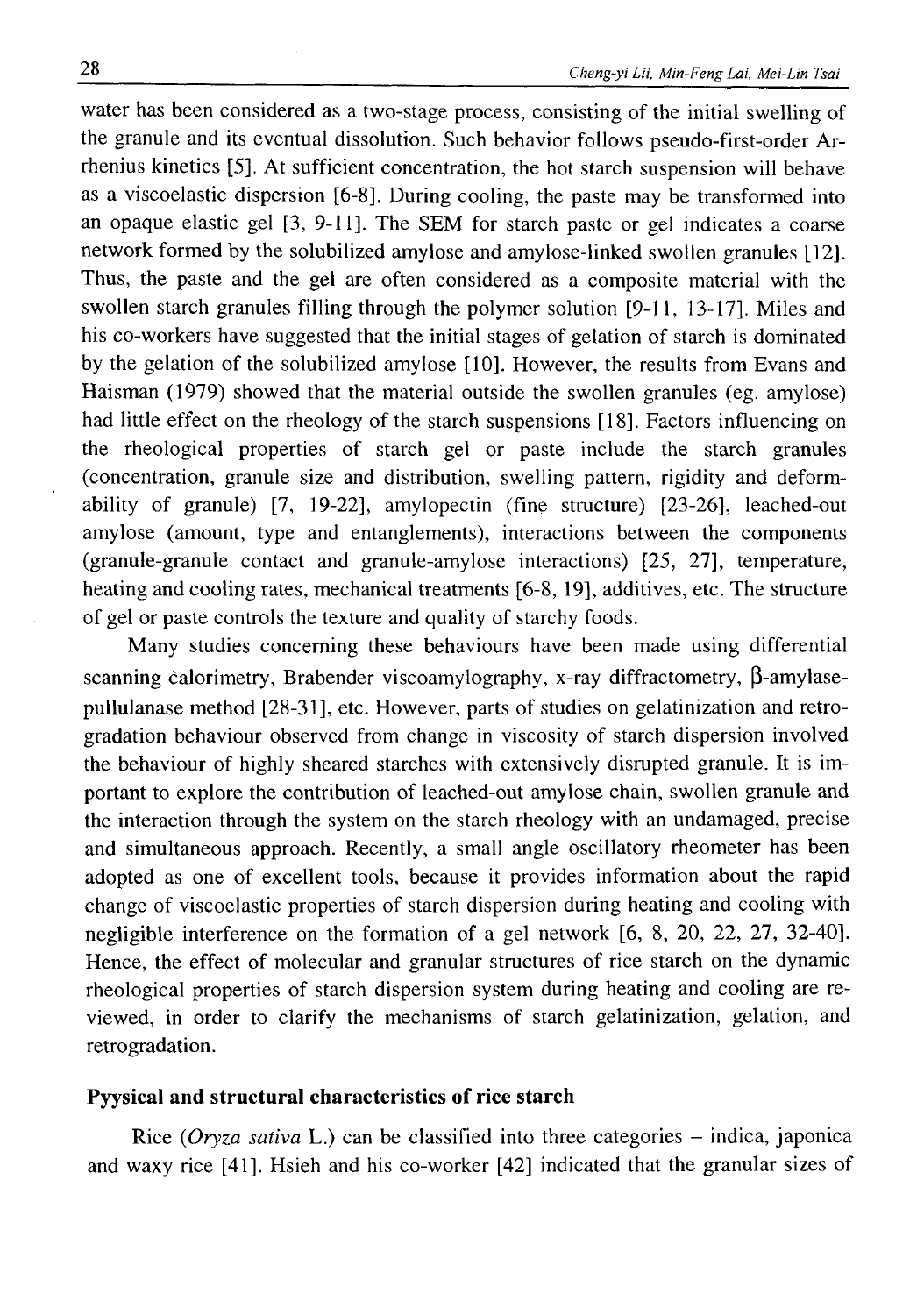both indica and japonica rice starches were  $2\nu$ -10  $\mu$ m; and waxy rice starch,  $2\nu$ -8  $\mu$ m. The mean sizes of these starches are in the range of  $4\neg 5$  µm. Rice starch is polygonal in shape [42, 43-44], The apparent amylose contents in starches from indica, japonica and waxy varieties are in the ranges of 14-29 %, 14-19%, and 0.8-2.0 %, respectively [8 , 22, 45]. The powdered X-ray diffractogram of rice as well as other cereal starches shows a typical A-type [28].

Studies on the gelatinization temperatures (GT) for various rice starches by DSC measurements indicate that no significant differences are observed among these three varieties. The result implies that the GT of rice starch may be principally governed by the starch granular structure and by the chain length of amylopectin rather than by the amylose content [44-46]. Brabender viscoamylograms of all non-waxy rice starches display a moderate restricted-swelling pattern [44] and belong to type-B according to Schoch's classification [47]. And the setback viscosity have a close correlation with the amylose content. A type-A viscoamylogram with a high pasting peak is shown for the waxy variety.

**Table 1**

|                      |                                                                | Indica<br>KSS7 | Japonica<br>TNu <sub>67</sub> | Waxy<br>TCW70  |
|----------------------|----------------------------------------------------------------|----------------|-------------------------------|----------------|
| Amylose $(\%)^a$     |                                                                | $24.1 - 25.6$  | $14.8 - 15.7$                 | $0.78 - 0.99$  |
| $DP_n^b$             |                                                                | 1075           | 1004                          | $\mathbf{r}$   |
| Amylopectin $DP_n^c$ |                                                                | 2743           | 8812                          | 9101           |
| Physical property    |                                                                |                |                               |                |
|                      | WBC, $\%^d$                                                    | 93             | 118                           |                |
|                      | Iodine affinity, % <sup>d</sup><br>Gelatinization <sup>e</sup> | 4.95           | 3.73                          |                |
|                      | $T_o - T_p - T_c$ , $^oC^f$                                    | 72.0-76.6-89.2 | 64.4-71.0-82.3                | 64.0-71.9-85.0 |
|                      | $\Delta H$ , cal/g                                             | 3.37           | 2.94                          | 3.20           |
|                      | Retrogradation<br>$\Delta H, J/g$                              | ~10            | $-9.0$                        | $-8.0$         |

**Molecular characteristics and some physical properties of rice starches**

**a apparent amylose content was determined by the method of Lii et al. (61)**

**b exerpted from ref. 48**

**c excerpted from ref. 45**

**d excerpted from ref. 49**

**e excerpted from ref.** 8 **&** 2 2

 $f_{\rm T_0}$ ,  $T_{\rm p}$ ,  $T_{\rm c}$ , and  $\Delta H$  designated for the onset, peak, and completion temperatures; and **the enthalpy for gelatinization**

8 **not detected**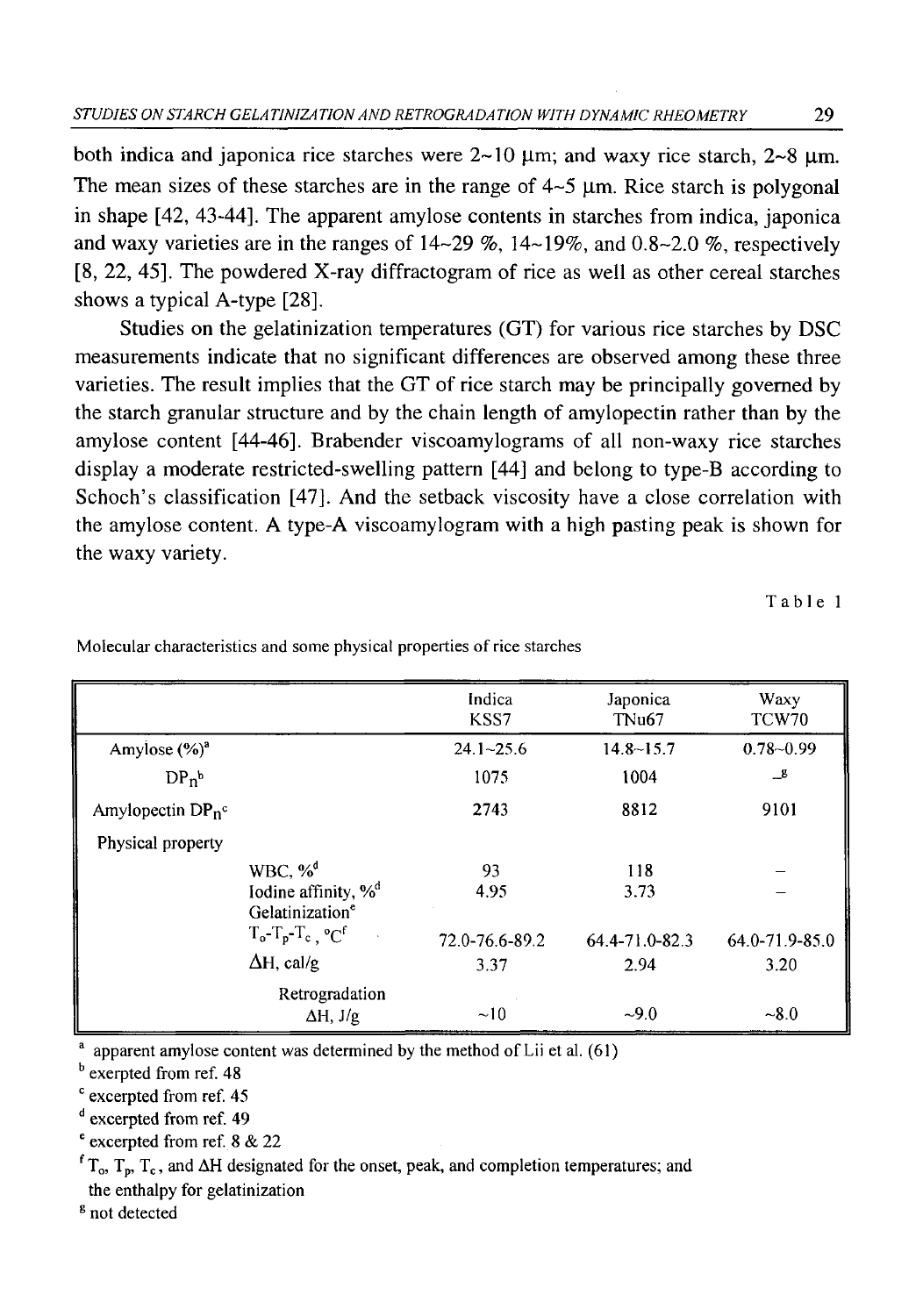The compositions and physical properties of three typical rice starches, including indica (Kaohsiung Sen 7, KSS7), japonica (Tainung 67, TNu67) and waxy (Taichung waxy 70, TCW70) varieties, are excerpted from the investigations of Chen [45], Lii and his co-workers [8 , 22, 45, 48, 49, 62] and are listed in Table 1. Apparent amylose contents of KSS7, TNu67 and TCW70 are  $24-26$  %,  $15-16$  % and  $0.8-1.0$  %; and the number-averaged degree of polymerization  $(DP_n)$  of the KSS7 and TNu67 amyloses are 1075 and 1004 (glucose units) [48], respectively. And, the  $DP_n$  of KSS7, TNu67, and TCW70 amylopectins are 2743, 8812, and 9101, respectively [45]. Indica starch possesses lower water binding capacity (WBC) than that of japonica starch [49]. And, the temperatures and enthalpies of gelatinization measured with DSC are 72~89°C and 3.37 cal/g for KSS7; 64~82°C and 2.94 cal/g, TNu67; and 64~85°C and 3.20 cal/g, TCW70 [8, 22]. The retrogradation enthalpies for 20 % concentration (w/w) stored at 5°C are KSS7 > TNu67 > TCW [45]. Generally, the high-amylose KSS7 starch possesses the amylopectin with significantly lower  $DP_n$ , higher iodine affinity, higher gelatinization temperature and retrogradation enthalpy than the other two starches.

**Table 2**

|                                       |               | Indica<br>KSS7 | Japonica<br>TNu <sub>67</sub> | Waxy<br>TCW70 |
|---------------------------------------|---------------|----------------|-------------------------------|---------------|
| Average chain length, $CL$            | (g.u.)        | 20.2           | 17.5                          | 17.6          |
| Exterior chain length, $ECL$          | (g.u.)        | 14.5           | 12.6                          | 12.2          |
| Interior chain length, $ICL$          | (g.u.)        | 4.67           | 3.86                          | 4.39          |
| $\beta$ -Amylolysis limits (%)        |               | 62.1           | 60.8                          | 58.0          |
| Chain distribution <sup>a</sup> $(%)$ | Extralong (a) | 3.74           | nd <sup>b</sup>               | nd            |
|                                       | Long $(b)$    | 35.6           | 34.5                          | 34.2          |
|                                       | Short $(c)$   | 60.7           | 65.5                          | 65.8          |
|                                       | $(a+b)/c$     | 0.648          | 0.527                         | 0.519         |
| $\lambda_{\max}$ (nm)                 |               | 592            | 538                           | 533           |

**Structural properties of rice amylopectins [45]**

**a measured with GPC**

**b not detectable**

The structural properties of these three rice amylopectins are listed in Table 2 [45]. The average chain length ( $\overline{CL}$ ), average exterior chain length ( $\overline{ECL}$ ) and average interior chain length  $(\overline{ICL})$  of amylopectin from KSS7 starch are all higher than those from TNu67 and TCW70. The gel permeation chromatograph of KSS7 amy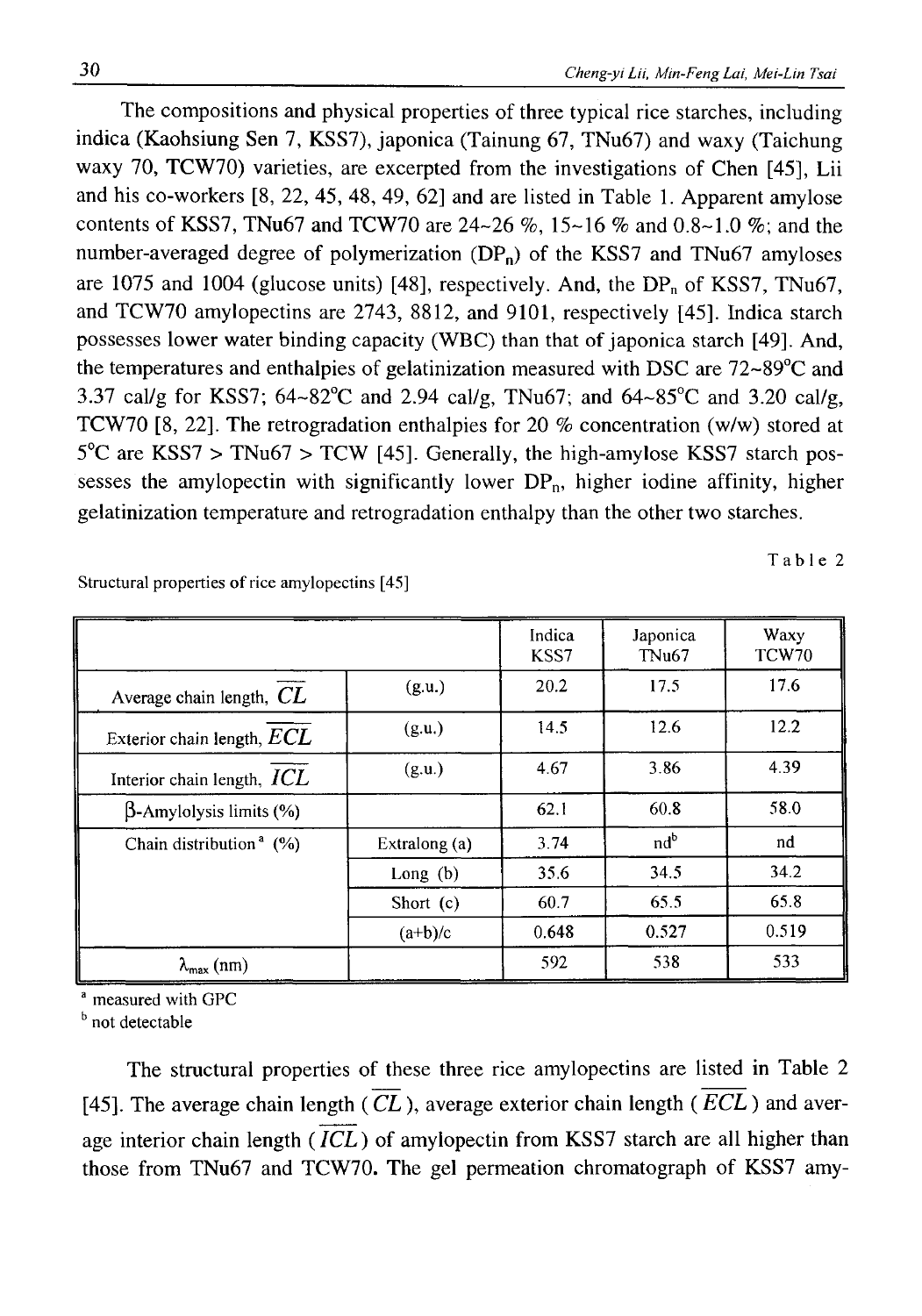lopectin, which is of lower  $DP_n$ , shows less amount of short chain fraction, but with a small amount of extralong chain fraction. And, no extralong chain fraction is detected in the other two amylopectins. Consequently, KSS7 amylopectin displays a higher degree of  $\beta$ -amylolysis and  $\lambda_{\text{max}}$  than the other two.

## **Dynamic rheological studies on starch gelatinization mechanism**

Figure 1 displays the changes of the storage moduli (G') of KSS7 and TNu67 starches during heating at a rate of  $1^{\circ}$ C/min [8]. The temperature at which G' increases drastically and instantaneously is designated as  $T<sub>G'</sub>$  [8]. The increments of starch concentrations from 5 to 30 % can increase the gradient of G' notably and the value of maximum G' (G'<sub>max</sub>), but with a lower  $T_{G}$ . Both G' and  $T_{G}$  of TNu67 are higher than those of KSS7 at same starch concentration. The value of G' for TCW70 is very small, even with concentration up to 30 %. The results coincided with the fact that starch granule with low amylose content is less rigid and tended to disintegrate easily when swollen intensely and overcrowded [50].



**Fig. 1. Storage modulus (G') measurements of KSS7 and TNu67 at different concentrations during heating (frequency, 1Hz; strain, 0.015; heating rate, l°C/min) [**<sup>8</sup> **],**

The developments of loss modulus  $(G'')$  for these rice starch dispersions at different concentrations with elevating temperature are displayed in Figure 2 [8 ]. The influence of temperature on G" of the rice starch is similar to that on G' (Fig. 1).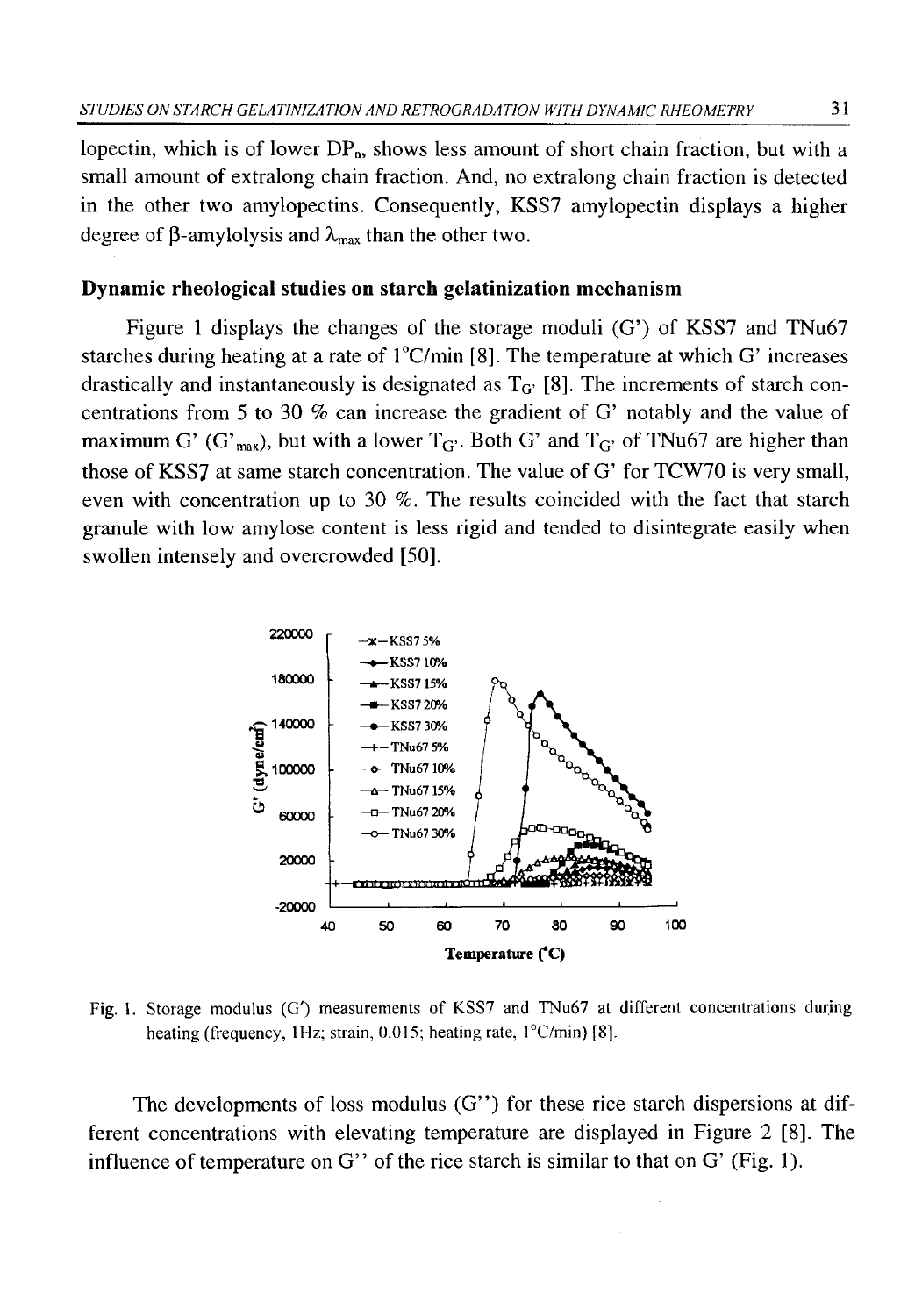

Fig. 2. Loss modulus (G") measurements of KSS7 and TNu67 at different concentrations during heating **(frequency, 1Hz; strain, 0.015; heating rate, l°C/min) [**<sup>8</sup> **].**

For further elucidating the heating behaviour of starch, some indices from Figure 1, including  $T_G$ ,  $T_G$ <sub>max</sub> (temperature at  $G'_{max}$ ), (dG'/dT)<sub>max</sub> (the maximum slope of increasing G' against temperature), G'<sub>max</sub> (maximum G'), G'<sub>95</sub> (G' at 95<sup>o</sup>C) and tan $\delta_{95}$ (ratio of G" to G' at 95°C) are applied and listed in Table 3. While the concentration increasing from 10 % to 30 %, the values of  $T_{G}$  for KSS7 and TNu67 decrease from 78.7 to 72.4 °C and 69.9 to 64.4 °C; and  $T_{G'max}$ , from 86.4 to 76.6 and 85.6 to 68.8 °C, respectively. The  $(dG'/dT)_{max}$  of KSS7 and TNu67 raise with the increment of starch concentration up to the temperature of  $G'_{max}$  ( $T_{G'max}$ ). The G' on continuous heating after  $T_{\text{G}'\text{max}}$  will decrease to a certain level, depending on starch variety. The loss tangent (tan $\delta$ ), which is an index of viscoelastic property, of KSS7 and TNu67 at 95 $^{\circ}$ C reduce from 0.28 to 0.08 and 0.10 to 0.07, with the increase of concentration. These results indicate that TNu67 shows higher G'<sub>max</sub>, lower G'<sub>95</sub>, and more elastic than KSS7 during heating. The G'<sub>95</sub> of 30 % TCW70 is only 950 dyne/cm<sup>2</sup>. However, the value of tan $\delta$  (~0.4) implies that TCW70 in the concentration of 20-30 % tends to be elastic, or solid property, rather than liquid property.

Heating above  $T_{\text{G}}$ ' will promote the interactions between swollen granules and/or leached-out amylose and granule. Finally, G' reaches a maximum value  $(G<sub>max</sub>)$ . After that, further heating provides the energy to breakdown the residual crystalline structure of the granule accompanying with releasing amylose [6 , 8 ], and to enhance Brownian mobility. Consequently, swollen granules become softer and G' drops down. Keetels and Vliet  $(1994)$  [6] suggested that the initial increase of the G' could attribute to the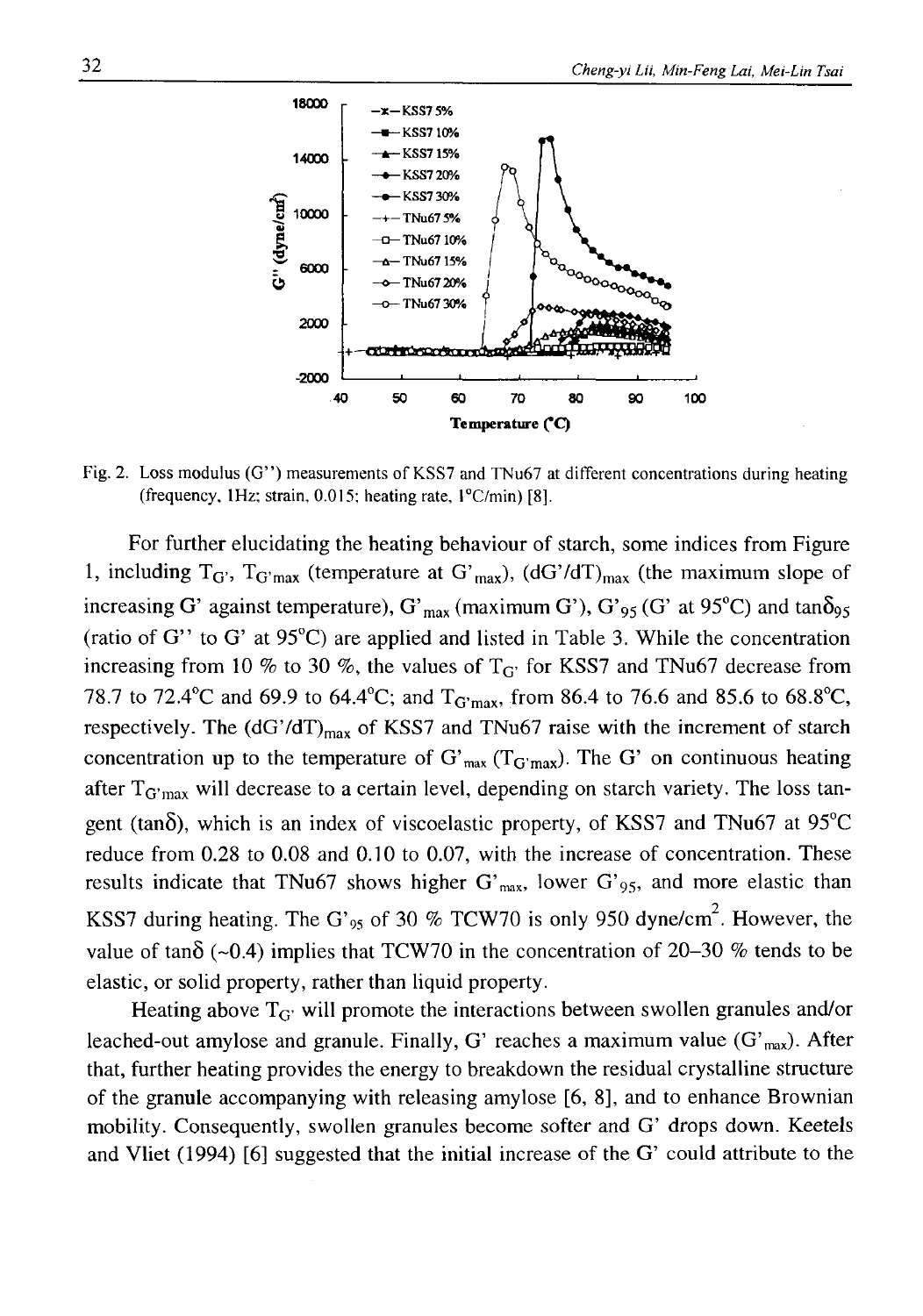degree of granule swelling just to fill the whole available volume of the system. And  $G'_{\text{max}}$  has been considered as one of the rheological parameters of swollen granule tightly packed.

Figure 3 demonstrates the concentration dependences of  $T_{\rm G}$ ,  $T_{\rm G'max}$ , (dG'/dT)<sub>max</sub> and  $G'_{max}$  for KSS7 and TNu67 starches. There is a linear logarithmic relation between  $(dG'/dT)_{max}$  or  $G'_{max}$  and starch concentration, especially for TNu67. For KSS7,  $(dG'/dT)_{max}$  or  $G'_{max}$  can be detected at concentration as low as 5 %. The  $(dG'/dT)_{max}$  of KSS7 is in proportion to  $(\infty) C^{3.90}$ , and is close to that of TNu67 (C<sup>3.95</sup>). However, the G'<sub>max</sub> of KSS7 is  $\propto$  C<sup>3.22</sup>, which exponent is larger than that of TNu67  $(C^{2.97})$ . T<sub>G'</sub> of 10 % and 15 % KSS7 or TNu67 starches are similar to each other. Above 15 %,  $T_{\text{G}}$  decreases with the increment of concentration by the slopes of -0.419  $(R^2 = 0.996)$  and  $-0.374$  ( $R^2 = 0.994$ ), respectively. This result implies that the temperature of the swollen granule just fulfilling the system will drop down with the increase of starch concentration at above 15 %. Whereas, the linear correlation be-



Fig. 3. Concentration dependences of rheological parameters and critical temperatures of KSS7 and **TNu67 starches during heating (l°C/min) [51].**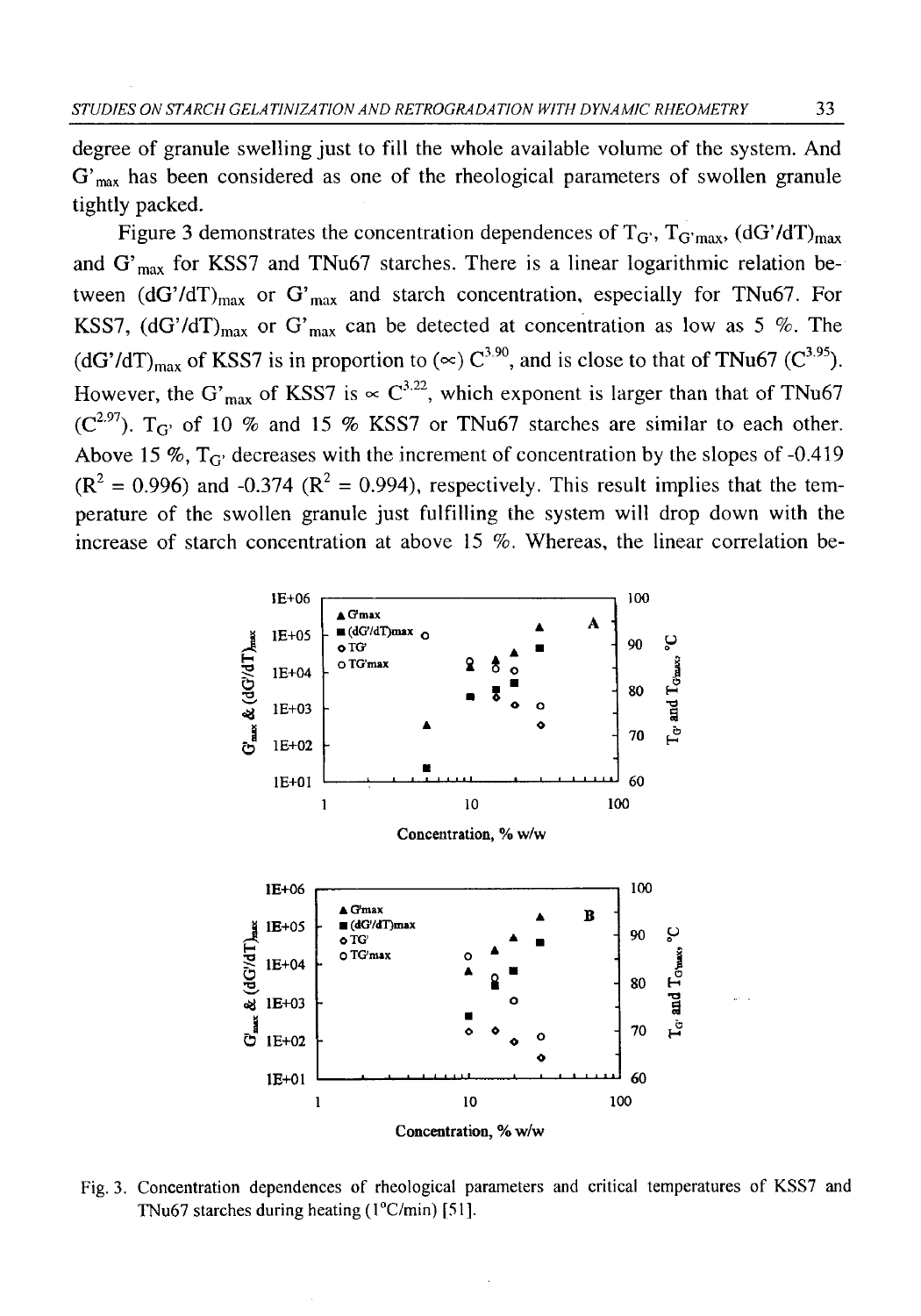tween  $T_{G'max}$  and concentration is observed with the gradient of -0.552 ( $R^2 = 0.935$ ) for KSS7 or -0.841 ( $R^2 = 0.997$ ) for TNu67. This suggests that the tight-packing temperature of swollen granule decreases with the reduction of moisture content.

## **Correlations between granular swelling and rheological properties of starch**

The viscoelasticity of gelatinized starch dispersion is a result of a complicated combination of parameters involving the viscoelasticity of the continuous phase, the volume fraction of the dispersed phase, and the shape and deformability of the swollen particles [7]. Thus, it will be of great interest to learn the correlations between the dynamic rheological properties of starch dispersion and the swelling-solubility properties, degree of swelling, and the close-packing temperature of starch granule.

## The swelling-solubility property of starch granule

The swelling-solubility properties, including swelling power, water soluble index (WSI), blue value and  $\lambda_{\text{max}}$ , of 1 % KSS7, TNu67 and TCW70 starch dispersions are shown in Figure 4 [51]. The changes in swelling power and WSI for these three starches suggests a two-stage process of swelling which fits the kinetics model mentioned by Kokini et al. (1992) [5], The temperatures of first notable increase in swelling power are  $65~\text{--}75^{\circ}\text{C}$  for KSS7 and  $55~\text{--}65^{\circ}\text{C}$  for the other two (Figure 4A, C, E). The second stage of swelling drastically, accompanying with remarkable WSI increase, all occur at above 85 $^{\circ}$ C. And this temperature is slightly higher than both  $T_c$  of gelatinization and  $T_{Gmax}$  in rheogram for 20 %. The degree of swelling power is TCW70  $\gg$  TNu67  $>$  KSS7, where the swelling power of TCW70 is almost as high as two times of the other two. Both blue value and  $\lambda_{\text{max}}$  of KSS7 and TNu67 increase extensively at 65~75 and 55~65°C, respectively (Figure 4B&D). The changes in  $\lambda_{\text{max}}$ of KSS7 and TNu67 are from -570 to -630 nm with elevating temperature. As for TCW70, the blue value and  $\lambda_{\text{max}}$  increase slightly at above 75°C from ~0.0 to 0.1 and 520 to 570 nm, respectively (Figure 4F).

From the above results, the swelling for KSS7 and TCW70 starches in excess water are similar to the com and tapioca starches, respectively [5], and the TNu67 behaves between them. These starches swell in different manners, reflecting varietal differences in the molecular organization within the granule. KSS7 granule is the most close-packed, and TCW70, the most unrestrained. This result is in accordance with the data of viscosity [45], Generally, non-waxy starch (KSS7 or TNu67) has higher WSI and blue value than those of waxy starch (TCW70). It also indicates that the amount of water solubles of KSS7 at  $95^{\circ}$ C is much less than its amylose content ( $\sim$ 25 %). That is, only one half of amylose molecules is leached out, and the residual amylose remains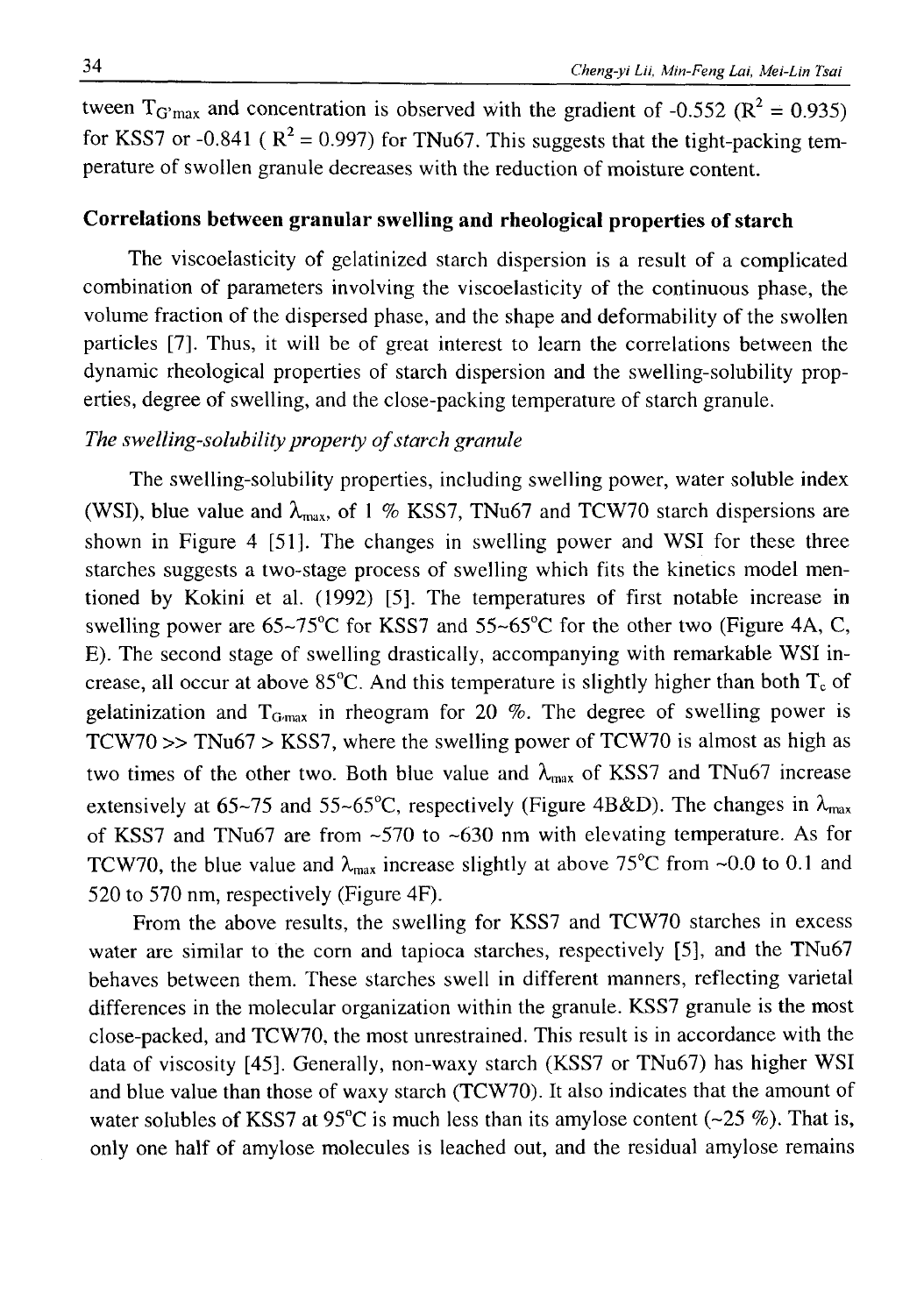entangling with amylopectin within granule. Moreover, the amount of residual amylose within starch granule will increase with the increment of starch concentration [7, 15]. This entanglement (not crystallization) inside of the gelatinized KSS7 granule may be responsible for its higher  $G'_{95}$  than that of TNu67 (Table 3). Such phenomenon hints that the rigidity of swollen KSS7 granule can improve with the amylose fraction retaining within the granule.



Fig. 4. The swelling power, WSI, blue value and  $\lambda_{\text{max}}$  as a function of temperature for 1 % (w/w) KSS7 **(A, B), TNu67 (C, D) and TCW70 (E, F) starch dispersions [51].**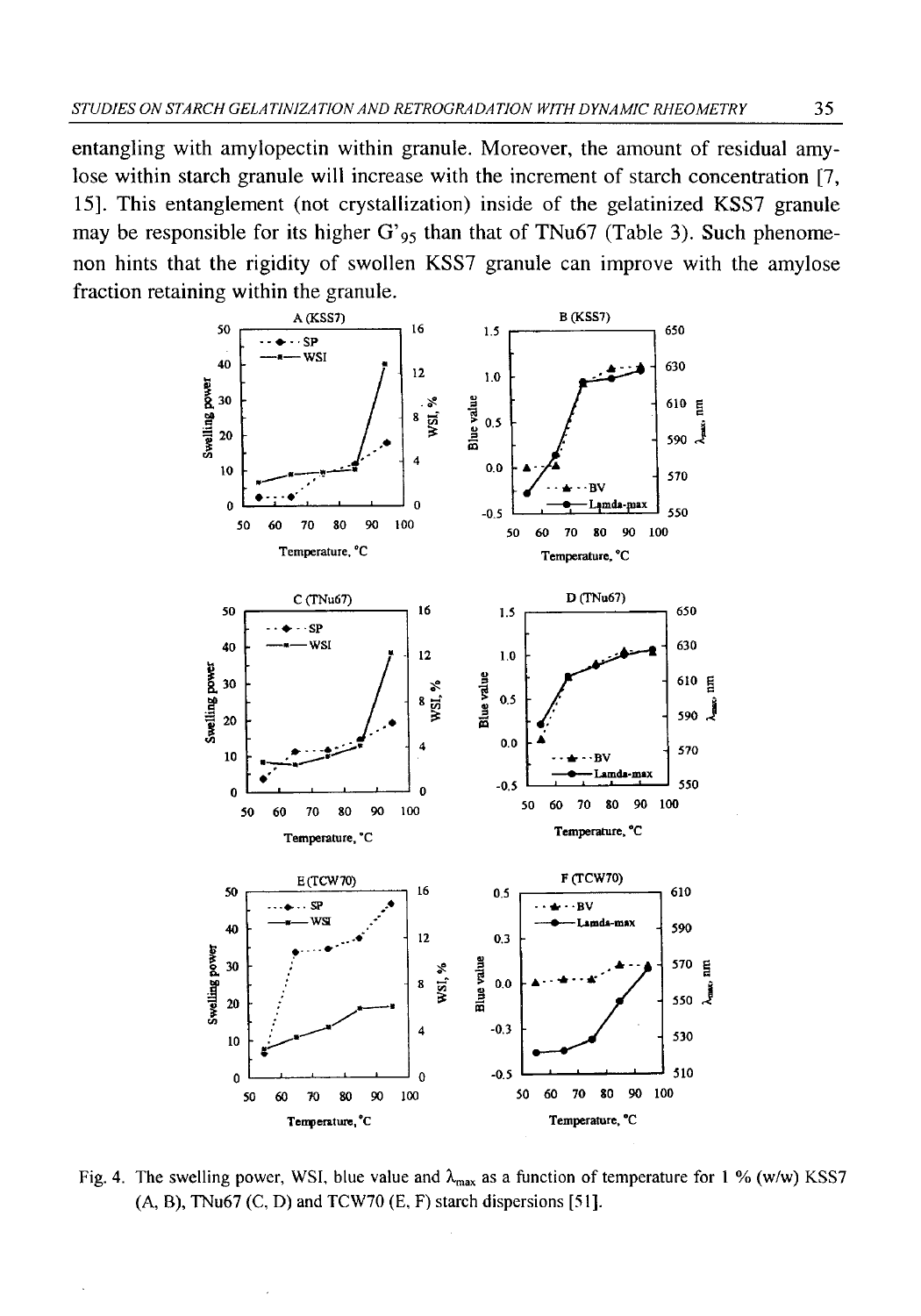## **Table 3**

| <b>Starch</b>  | Concn.<br>$\frac{0}{6}$ | $T_{G'}$<br>$\rm ^{o}C$ | $T_{\rm G\text{-}max}$<br>$^{\circ}C$ | $(dG'/dT)_{max}$<br>dyne/cm <sup>2.6</sup> C | $\mathrm{G}^\prime{}_{\mathsf{max}}$<br>dyne/cm <sup>2</sup> | $G′_{95}$<br>dyne/cm <sup>2</sup> | $tan\delta_{95}$ |
|----------------|-------------------------|-------------------------|---------------------------------------|----------------------------------------------|--------------------------------------------------------------|-----------------------------------|------------------|
|                | 5                       | nd <sup>a</sup>         | 91.9                                  | 22.9                                         | 346                                                          | 182                               | 0.28             |
|                | 10                      | 78.7                    | 86.4                                  | 2135                                         | 14230                                                        | 1619                              | 0.17             |
| Indica-KSS7    | 15                      | 78.6                    | 84.8                                  | 3436                                         | 21800                                                        | 5746                              | 0.12             |
|                | 20                      | 76.9                    | 84.4                                  | 5144                                         | 34630                                                        | 19680                             | 0.11             |
|                | 30                      | 72.4                    | 76.6                                  | 44736                                        | 167300                                                       | 54760                             | 0.08             |
|                | 5                       | nd                      | nd                                    | nd                                           | nd                                                           | 479                               | nd               |
| Japonica-TNu67 | 10                      | 69.9                    | 85.6                                  | 439                                          | 6630                                                         | 1651                              | 0.10             |
|                | 15                      | 70.1                    | 81.2                                  | 2759                                         | 23100                                                        | 6486                              | 0.09             |
|                | 20                      | 67.8                    | 76.4                                  | 6584                                         | 49520                                                        | 14970                             | 0.09             |
|                | 30                      | 64.4                    | 68.8                                  | 36006                                        | 178500                                                       | 47150                             | 0.07             |
|                | 5                       | nd                      | nd                                    | nd                                           | nd                                                           | nd                                | nd               |
| Waxy--TCW70    | 10                      | nd                      | nd                                    | nd                                           | nd                                                           | nd                                | nd               |
|                | 15                      | nd                      | nd                                    | nd                                           | nd                                                           | nd                                | nd               |
|                | 20                      | nd                      | nd                                    | nd                                           | nd                                                           | 391                               | 0.40             |
|                | 30                      | nd                      | nd                                    | nd                                           | nd                                                           | 950                               | 0.39             |

**Effect of starch concentration on rheological properties of rice starches in water during heating [**<sup>8</sup> **]**

**a not detectable**

For understanding the influence of WSI on the rheological properties of starch, it is important to clarify what molecular characteristics of the water soluble fraction is. Hizukuri [52] has demonstrated that the *CL* of water-soluble amylose is increased with elevating extraction temperature from 60–80<sup>°</sup>C. It may contribute the higher  $\lambda_{\text{max}}$ with higher temperature until granule breakdown during heating. The studies on 14 rice amylopectins by Chen [45] further prove such phenomenon. A linear relationship between averaged chain length ( $\overline{CL}$ ) and  $\lambda_{\text{max}}$  (nm) for indica amylopectin is  $CL =$  $0.063(\lambda_{\text{max}})$  - 16.845 ( $\mathbb{R}^2$  = 0.955) (Figure 5A). And the ratio of extralong (a) and long (b) to short chains (c) is also in proportion to the  $\lambda_{\text{max}}$  for all 14 amylopectins and can be expressed by the equation of  $(a+b)/c = 0.002$  ( $\lambda_{max}$ ) - 0.575 ( $R^2 = 0.909$ ) (Figure 5B). Hence, it may conclude that the higher the  $\lambda_{\text{max}}$ , the greater is the  $\overline{CL}$  of the leached-out molecules.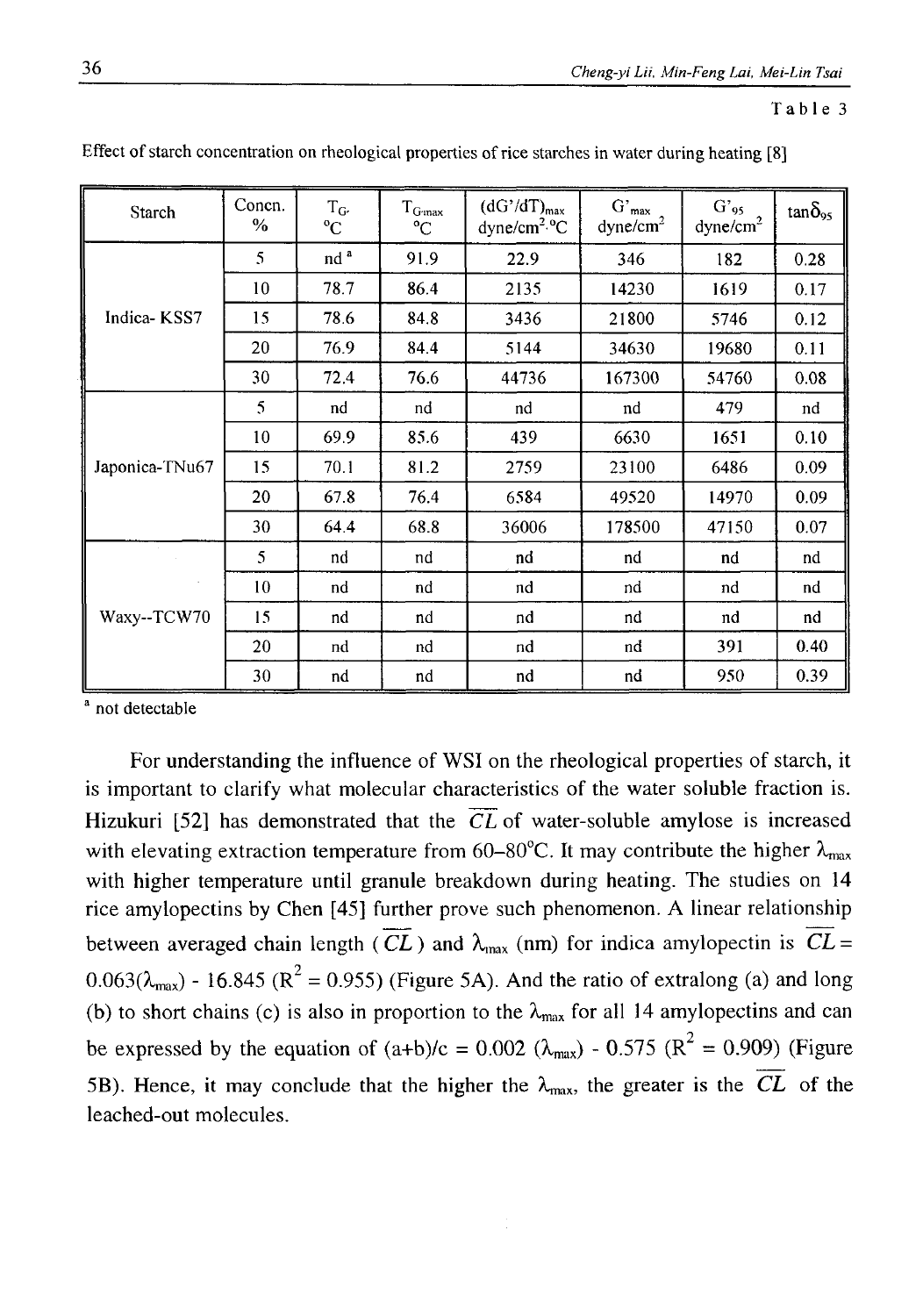The  $\lambda_{\text{max}}$  of amyloses from KSS7 (DP<sub>n</sub>=1075), TNu67 (DP<sub>n</sub>=1004), wheat (D<sub>Pn</sub>= 500~790) and potato (Dp<sub>n</sub> = 4360~6990) starches are 650, 653, 645 and 665~670 nm, respectively; and  $\lambda_{\text{max}}$  of amylopectins are 579 nm for KSS7, 537 nm, TNu67, and 534 nm for waxy rice [52, 53]. Hence, the values of  $\lambda_{\text{max}}$  for three gelatinized starch dispersions shown in Figure 4 reveal that the average molecular sizes of leached-out matter are small for TCW70 and intermediate for KSS7 and TNu67. These swellingsolubility properties and the swollen granular structure are responsible for the dynamic rheological characteristics during gelatinization.



**Fig. 5. Correlations between the average chain length (A) as well as extralong (a) + long** chains(b)/short chain (c) (B) and  $\lambda_{\text{max}}$  for 14 rice **amylopectins [45].**

# *Contribution of the rigidity of swollen granule to dynamic rheological property of starch*

Doublier, Ring and their coworkers [7, 15] have proposed that the rigidity of swollen granule can govern the rheological property of concentrated starch system, and the degree of influence is increased significantly with the increment of concentration. The rigidity of swollen granule can be simply estimated by the inverse of swelling value [7, 19]. The effects of the degree of granular swelling and the amount of leaching-out material on dynamic rheological properties have been conducted by heating the 20 % KSS7 dispersion up to 70~95°C, followed by cooling to 25°C. The rheological parameters including  $G'_{T}$  (G' at final heating temperature  $T_f$ ), tan  $\delta_{\text{rf}}$  (tan $\delta$ at  $T_f$ ) on heating, and the (dG'/dT)<sub>max</sub> (maximum slope of G' increase),  $G'_{25}$  (G' at 25<sup>o</sup>C), tan  $\delta_{25}$  (tan $\delta$  at

25<sup>°</sup>C) as well as G'<sub>25</sub>/G'<sub>T</sub>, during cooling are listed in Table 4 [8]. The (dG'/dT)<sub>max</sub> or  $G'_{25}/G'_{T_1}$  can be applied as a retrogradation index. No modulus development is observed while the starch dispersion is heated up to  $70^{\circ}$ C (Table 4). When the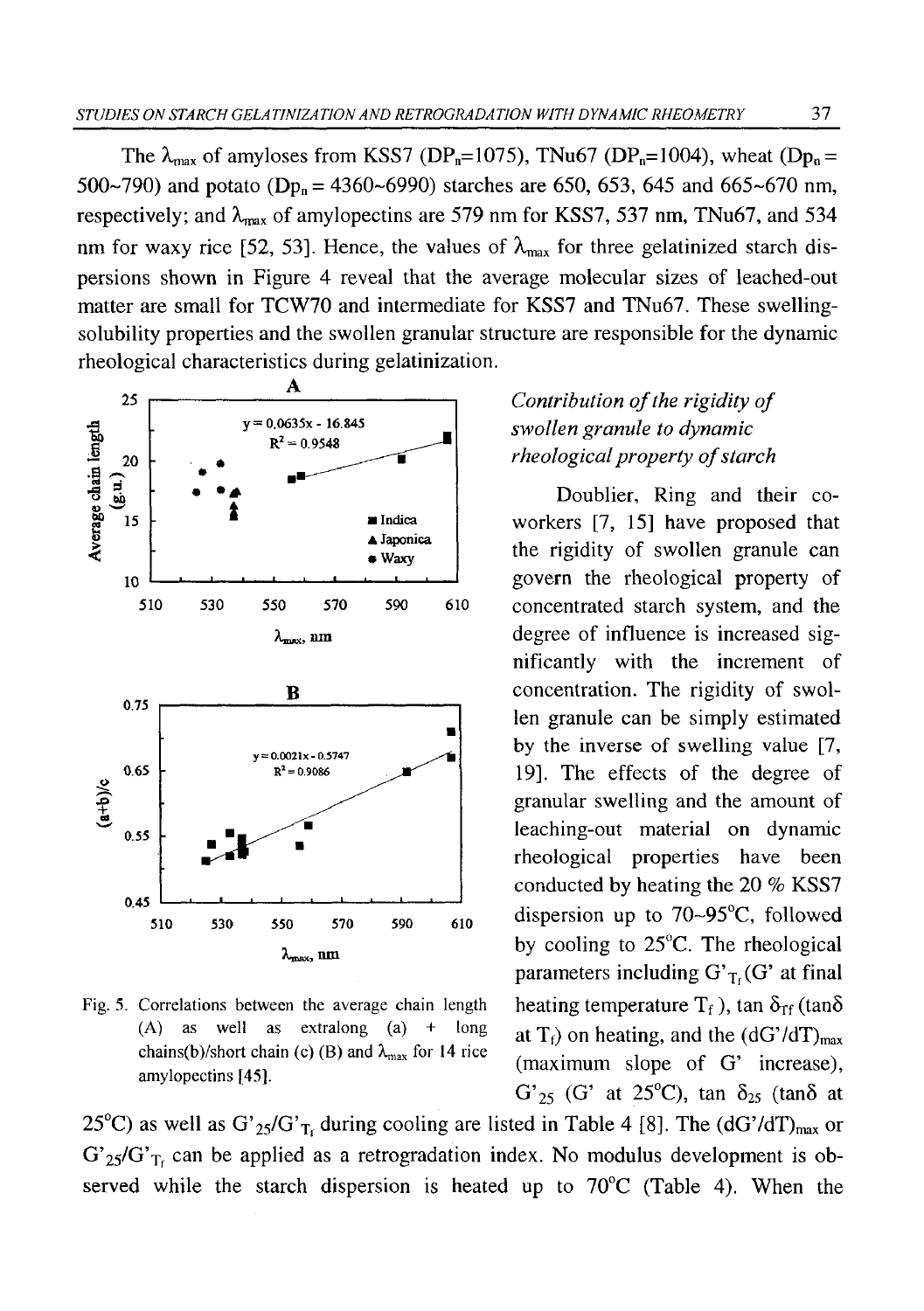temperature is raised up to 75<sup>°</sup>C (near to the T<sub>p</sub> of gelatinization), a negligible G'<sub>75</sub> shows on rheogram, but with a significant G' development on cooling. It leads to a high G'<sub>25</sub>/G'<sub>75</sub> ratio, 16. When the starch dispersion is cooked up to 80 or 85<sup>o</sup>C (higher than the T<sub>p</sub> of gelatinization), the respective G'<sub>80</sub> (40710 dyne/cm<sup>2</sup>) and G'<sub>85</sub>  $(41660 \text{ dyne/cm}^2)$  are higher than the other temperatures. Consequently, high  $(dG'/dT)_{max}$  and  $G'_{25}$  on cooling are obtained. Heating at 85°C can result in the starch system of the highest G'<sub>Tf</sub>, G'<sub>25</sub>, (dG'/dT)<sub>max</sub>, elasticity (i.e. lowest tan $\delta$ ) and G' declines at the late stage of cooling among the heating-cooling processes examined. Above 85 $^{\circ}$ C (higher than T<sub>c</sub> of gelatinization), elevating temperature will decrease  $G'_{Tf}$ , (dG'/dT)<sub>max</sub>, and G'<sub>25</sub>. However, tan $\delta$  reduces from 0.08~0.11 to 0.03.

**Table 4**

| Final Heating<br>Temperature<br>$T_f$ , (°C) | Heating<br>$tan\delta_{\text{TF}}$<br>$G'$ <sub>Tf</sub><br>(dyne/cm <sup>2</sup> ) | Cooling<br>$(dG'/dT)_{max}$<br>$G'_{25}$<br>$(dyne/cm2.°C) (dyne/cm2)$ | $G'_{25}/G'_{7f}$<br>tan $\delta_{25}$ |
|----------------------------------------------|-------------------------------------------------------------------------------------|------------------------------------------------------------------------|----------------------------------------|
| 70                                           | nd <sup>a</sup>                                                                     | nd                                                                     | nd                                     |
|                                              | nd                                                                                  | nd                                                                     | nd                                     |
| 75                                           | 0.48                                                                                | 1186                                                                   | 0.39                                   |
|                                              | 74                                                                                  | 22                                                                     | 16.0                                   |
| 80                                           | 40710                                                                               | 458                                                                    | 1.6 <sup>b</sup>                       |
|                                              | 0.08                                                                                | 65890                                                                  | 0.03                                   |
| 85                                           | 41660                                                                               | 504                                                                    | $1.7^{b}$                              |
|                                              | 0.08                                                                                | 71880                                                                  | 0.03                                   |
| 90                                           | 31770                                                                               | 490                                                                    | 2.0                                    |
|                                              | 0.09                                                                                | 63630                                                                  | 0.03                                   |
| 95                                           | 17320                                                                               | 395                                                                    | 2.6                                    |
|                                              | 0.11                                                                                | 45010                                                                  | 0.03                                   |

Effect of final heating temperature on rheological properties of 20 % KSS7 sratch [8]

**a not dectectable**

<sup>b</sup> G' drops at the late stage of cooling

From the data of Figure 4 and Table 4, the starch heated up to 70<sup>o</sup>C does not show any notable modulus is due to not gelatinized yet. High  $G_{25}/G_{75}$  ratio for the 75°C is the result of interaction between partially gelatinized, moderately swollen granule and a fairly small amount of shorter-chain solubilized material. The granule of 85°C with an appropriate degree of swelling and some residual crystallites, and a small amount of longer-chain solubles are responsible for the maximal G' $_{\text{Tf}}$ , (dG'/dT)<sub>max</sub> and  $G'_{25}$ . Above 90°C, the melting of remaining crystallites inside granule and most amylose releasing from granule cause the swollen granules to become softer. This softening of swollen granule should be the reasons of low modulus and  $(dG'/dT)_{max}$ . Furthermore, a large amount of long-chain amylose leaching-out into solution at 90~95°C (Figure 4A) tends to improve the G'<sub>25</sub>/G'<sub>95</sub> on cooling (Table 4). The impor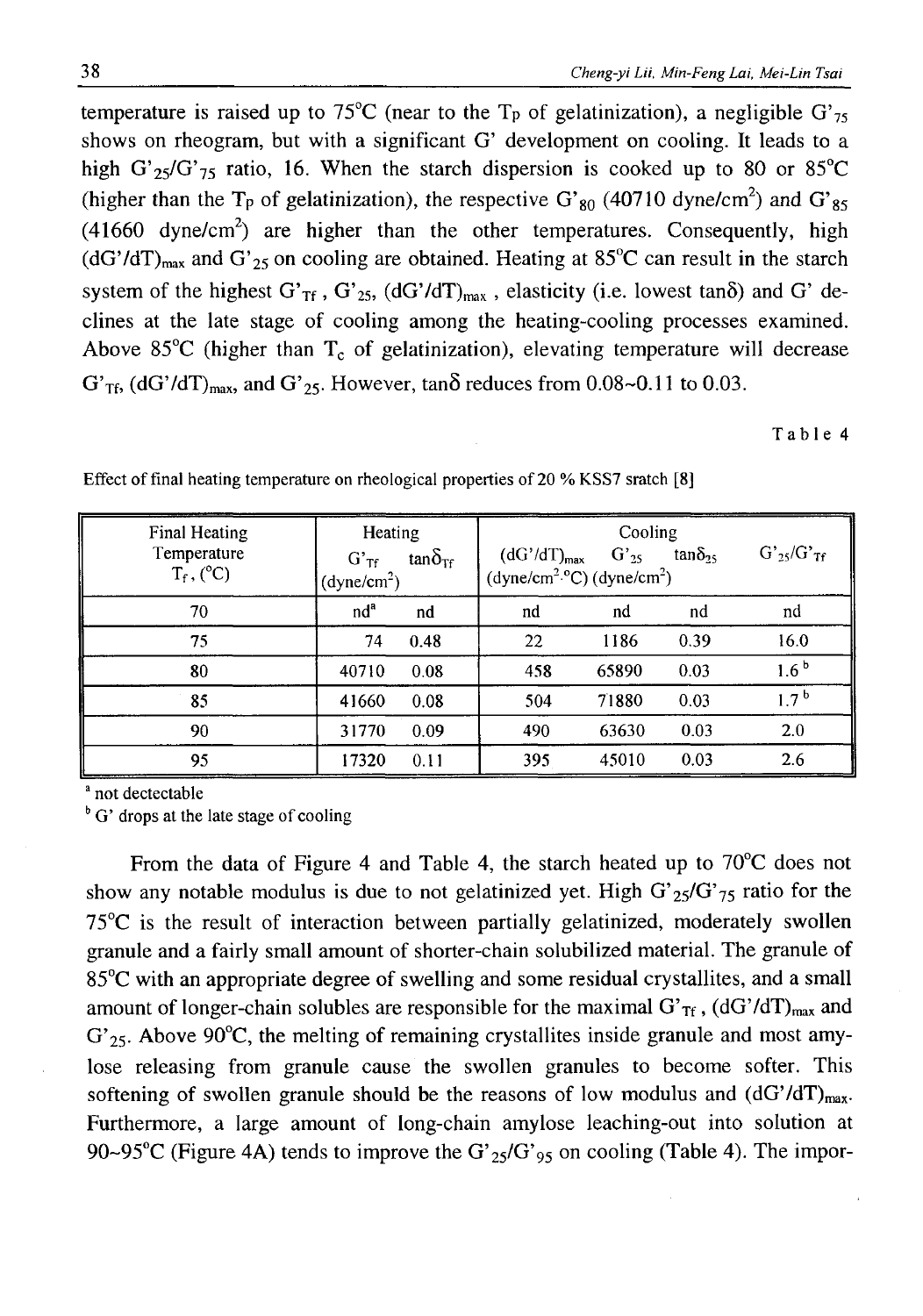tance of rigidity of swollen granule on the dynamic rheological properties is also shown for concentrated starch system [6, 15].

### *Relations between the temperatures of granular close-packing and G' increase*

Bagley & Christianson (1982) [19] have introduced the product of granular swelling capacity (Q) and starch concentration (C) in a suspension free of solubilized material as a true measurement of whether there is excess water between the swollen granules  $(CQ < 1)$  or not  $(CQ > 1)$ . When excess solvent is present, CQ is less than unity and is equivalent to the volume fraction  $(\phi)$  of swollen granule in the system. CO can be greater than unity for deformable granules. Taking into account that part of starch is solubilized, Doublier et al. (1987) [7] have further expressed the relationship among the volume fraction of the swollen granule  $(\phi)$ , concentration, swelling power and solubility as the following equation:

$$
\phi = \mathbf{C} \cdot \mathbf{Q} \cdot (1 - \mathbf{S}/100) \tag{1}
$$

Where C is starch concentration expressed in  $g/g$ ; Q, swelling power in  $g/g$ ; and S, WSI in  $\%$ . When  $\phi$  < 1.0, the swollen granules are dispersed in excess water, and  $\phi$  $= 1.0$ , the swollen granules just fill up starch system [7, 19, 21]. The temperature at which the swollen granules just fill up the system is designated as  $T_{\alpha=1}$  [22].

The mass fraction  $(\phi)$  of starch granule at a certain concentration and temperature can be calculated from equation ( 1) by introducing the values of swelling power and WSI.  $T_{n=1}$  for a known concentration can be derived by interpolation method from plot of  $\phi$  versus temperature. The relations between the T<sub>G</sub>' in rheogram and T<sub>a=1</sub> for 5~40 % KSS7 concentrations are displayed in Figure 6 [51]. Both TG' and  $T_{n=1}$  decrease with the starch concentration increases. There are two concentration



Fig. 6. Concentration dependences (A) and correlation (B) of the critical temperatures  $T_G$ <sup>,</sup> and  $T_{\phi=1}$  of **KSS7 starch [51],**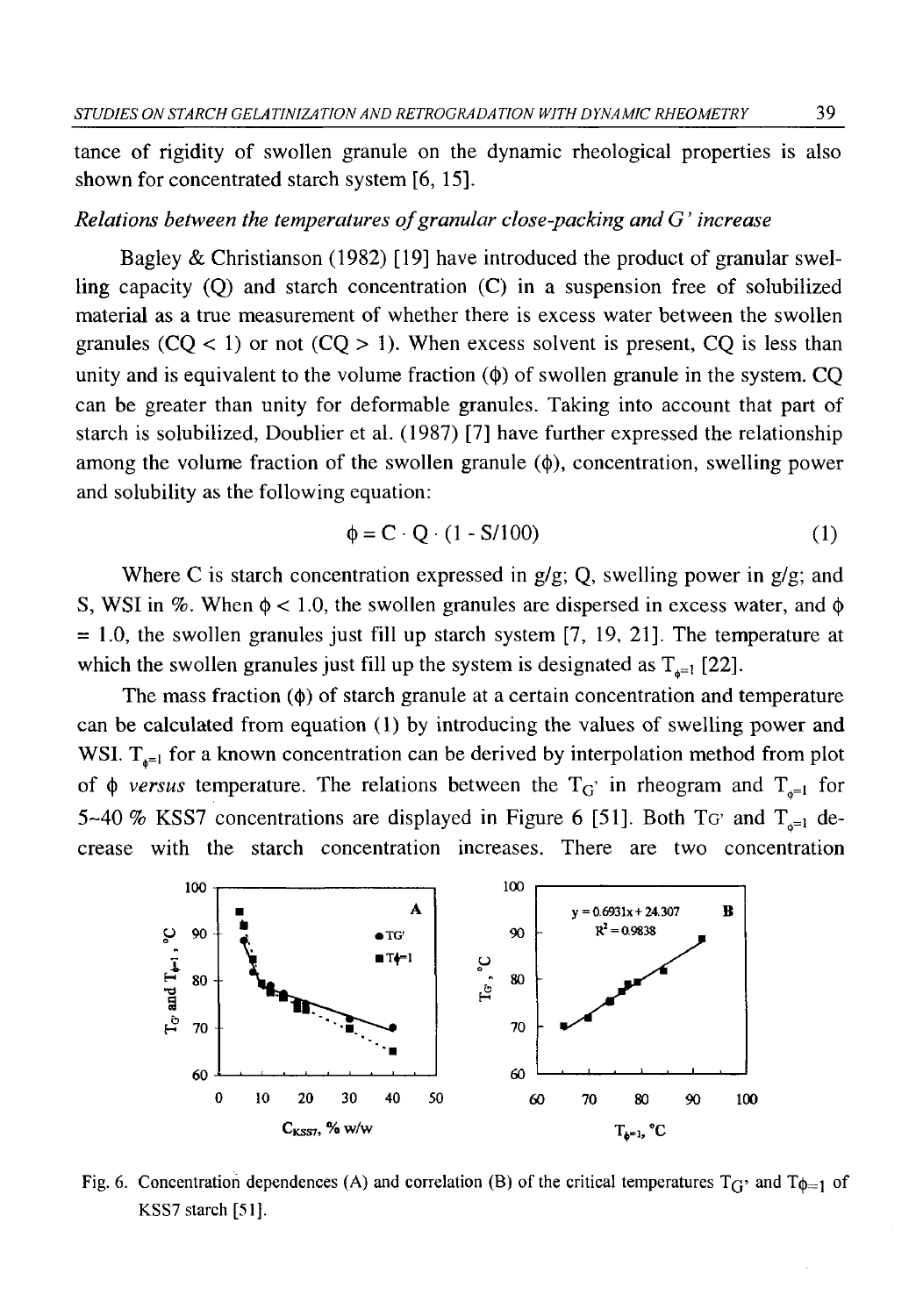dependences of TG' or  $T_{\phi=1}$  for KSS7 starch dispersions with a turning point at 10 % concentration. Below 10 %,  $T_{\alpha=1}$  is higher than TG'; and above,  $T_{\alpha=1}$  is lower than T<sub>G</sub>'. This result reveals that the restricted swelling of starch granule occurs at above 10 %, which is also in accordance with the data of Figure 3.  $T_G'$  and  $T_{e^{-1}}$  should be identical, if the initial increase in storage modulus is contributed by the swelling of starch granules to occupy the available volume of the system as proposed by Keetels and Vliet [6]. The discrepancy between  $T_{\phi^{-1}}$  and  $T_G'$  may be due to the influence of the starch concentration on Q and S in eq (1).

It has been manifested swelling power and WSI will decrease with the increment of concentration [7, 15]. Nevertheless, the degrees of influence from swelling power and WSI on rheological properties of starch system may vary with different concentrations. The granule of 5 to 10 % concentration may swell as freely as that of 1 % before close packing, because of still excess water in the system. Consequently, Q value should not be affected by the concentration. One can attribute the high  $T_{\alpha=1}$  to over-estimate of S value applied in the eq (1) under these low concentration systems. At concentration higher than 10 %, both  $T_G$  and  $T_{n=1}$  are lower than 80°C. The value of WSI (S) is very small. The result of low  $T_{n=1}$  from over-estimate of Q value is anticipated.

At low concentration  $(< 10\%$ ), generally, the value of WSI should be considered for interpreting the pasting behaviour of starch system; and at high concentration  $(> 10 \%)$  the swelling power should be taken into account. In addition, measurements of both  $T_G$  and  $T_{\varphi^{-1}}$  may be affected by the rigidity of swollen starch granule, although such influence is difficult to prove. It is interesting to point out that a linear relation between TG' and  $T_{\delta^{-1}}$  of KSS7 is detected, irrespective of starch concentration. The relationship can be expressed as the equation of TG' =  $0.69T_{\text{g}=1} +24.31$  (R<sup>2</sup> = 0.984) (Figure 6B).

## **Rheological characteristics of starch during retrogradation**

During cooling, the G' for gelatinized KSS7 and TNu67 starches at different concentrations increase steadily with decreasing temperature as shown in Figure 7 [8]. The increments of slope of G' against cooling temperature for the two starches are in proportion to the concentration. And KSS7 exhibits higher slope and G' than those of TNu67. The decline of G' for 30 *%* starch dispersions may be due to rapid cooling during the measurement. However, further investigation is required for the elucidation of such peculiar phenomenon.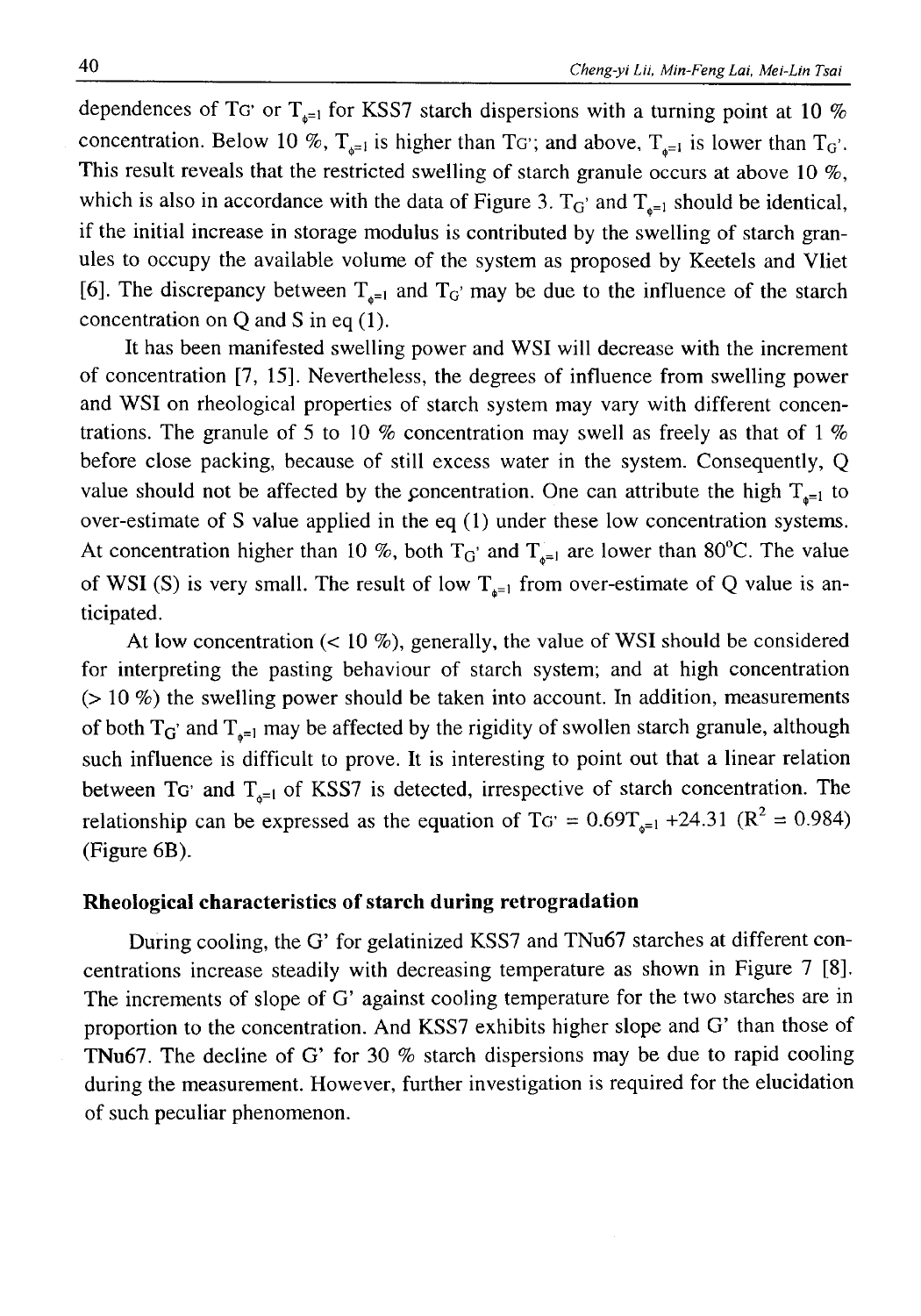

Fig. 7. Storage modulus (G') measurements of KSS7 and TNu67 starches at different concentrations during cooling (5<sup>o</sup>C/min) [8].

(dG'/dT)<sub>c</sub> (gradient of raising G' during cooling), G'<sub>25</sub> (G' at 25<sup>o</sup>C), tan $\delta_{25}$  (tan $\delta$ at  $25^{\circ}$ C), and  $G'_{25}/G'_{95}$  of KSS7, TNu67 and TCW starches are applied for the indices of rheological properties during retrogradation. At low concentration  $(5-10, \%)$ , the gelatinized TNu67 shows higher (dG'/dT)<sub>c</sub> and G'<sub>25</sub>, but lower tano than those of KSS7 and TCW70. However, at high concentration (15~30 %), (dG'/dT)<sub>c</sub> of KSS7 (193~499 dyne/cm<sup>2.o</sup>C) is at least as high as two times of TNu67 (81~139) dyne/cm<sup>2.o</sup>C). Consequently, the G'<sub>25</sub> of KSS7 (19060~68200 dyne/cm<sup>2</sup>) is significantly greater than that of TNu67 (12380~45720 dyne/cm<sup>2</sup>). TCW70 exhibits very slow rate of retrogradation and low G'<sub>25</sub> (442~1107 dyne/cm<sup>2</sup> for 15~30 %). The values of tan $\delta_{25}$  for 15~30 % starch concentrations of KSS7, TNu67 and TCW70 are  $0.03-0.04$ ,  $0.05-0.06$  and  $0.39-0.54$ , respectively. These data indicate that the elasticity of retrograded starch dispersion is KSS7 > TNu67 » TCW70.

The concentration dependences of  $(dG'/dT)_{c}$  and  $G'_{25}$  for the three starches follow power laws as depicted in Figure 8 [51]. The result of regression analysis indicates that (dG'/dT)<sub>c</sub> of KSS7 is in proportion to  $C^{3.9}$  (R<sup>2</sup> = 0.927), which exponent is close to that of TNu67 ( $C^{3.9}$ ) ( $R^2 = 0.996$ ). And,  $G'_{25}$  of KSS7 increases linearly with  $C^{3,2}$  (R<sup>2</sup> = 0.968), which exponent is much larger than that of TNu67 ( $\propto C^{2.4}$ ) (R<sup>2</sup>)  $= 0.970$ ). As for TCW 70, the G'<sub>25</sub> is in proportion to C<sup>1.4</sup> (R<sup>2</sup> = 0.920) [8]. The concentration dependence of TCW70 paste is very similar to that of  $4.2~16.7~\%$  potato starch  $(C^{1.5})$  [40], implying both starches have resembling pasting behaviours. Biliaderis and Juliano [38] reported that the moduli of rice starches are related with  $C^{2,2-2,9}$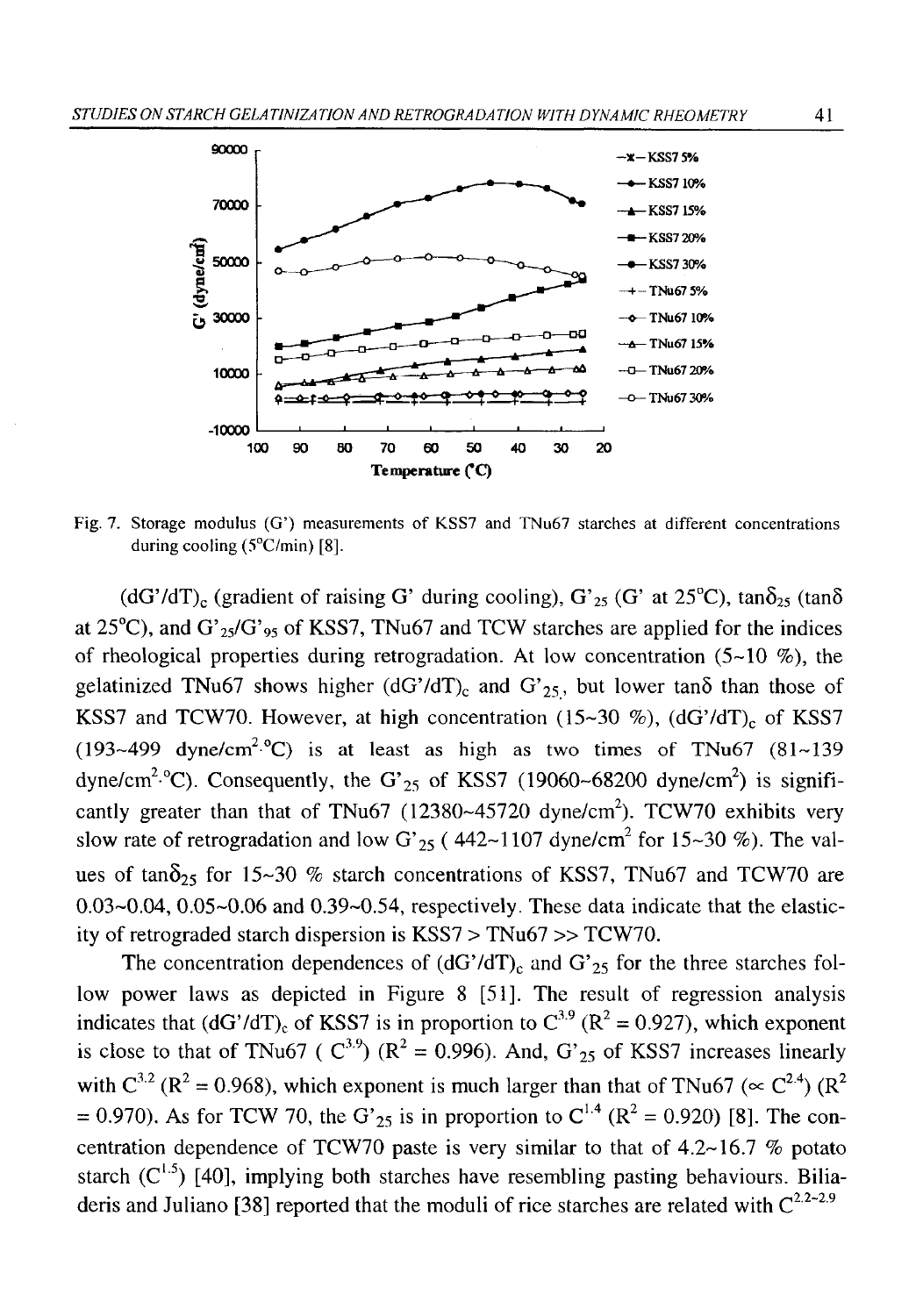And, the dependence of moduli for  $1.5 \sim 7.0$  % amylose gels is  $C^{3.1}$  [54] or  $C^{7.0}$  [55]. Thus, the exponent value for starch dispersion may depend on the chain size distributions of amylose and amylopectin, the integrity as well as rigidity of swollen granule [7], and the range of polymer concentration measured, gel preparation [54], and measurement conditions, etc. The low concentration dependence of modulus for polysaccharide system has been considered as a result of high degree of polymer network defect due to the extensive entanglement among molecular chains [56].



Fig. 8. The storage modulus (G') and  $(dG'/dT)_{c}$  of different rice starches as a function of concentration **during cooling [51].**

The cold starch gel is more rigid than the hot starch gel [57], and KSS7 or TNu67 starch gel can be developed at heating stage for a starch system with an enough concentration. The G' increases during cooling, may be driven by the interactions, including hydrogen-bond formation favored at lower temperatures (exothermic), of starch constituents [8, 10, 11, 39, 54]. It mainly due to the retrogradation of amylose in short period [3, 10, 11, 15, 33, 54, 58]. The facts that KSS7 gel with higher G' than TNu67 during cooling, and TCW70 only makes a paste may attribute to the differences in amylose/amylopectin composition and fine structure of amylopectin in the swollen granule [54]. It has been found that the cereal amylopectins have a reduced rate of retrogradation due to their shorter average chain-length [24], Similar results were also found in the studies of 14 rice amylopectins [45].

## *Frequency dependence of rheological properties for starch gel and paste*

The effects of frequency from 0.01 to 20 Hz on the values of G' for 20 *%* KSS7 and TNu67 at 25°C during measurements are little and similar (Figure 9A) [51]. But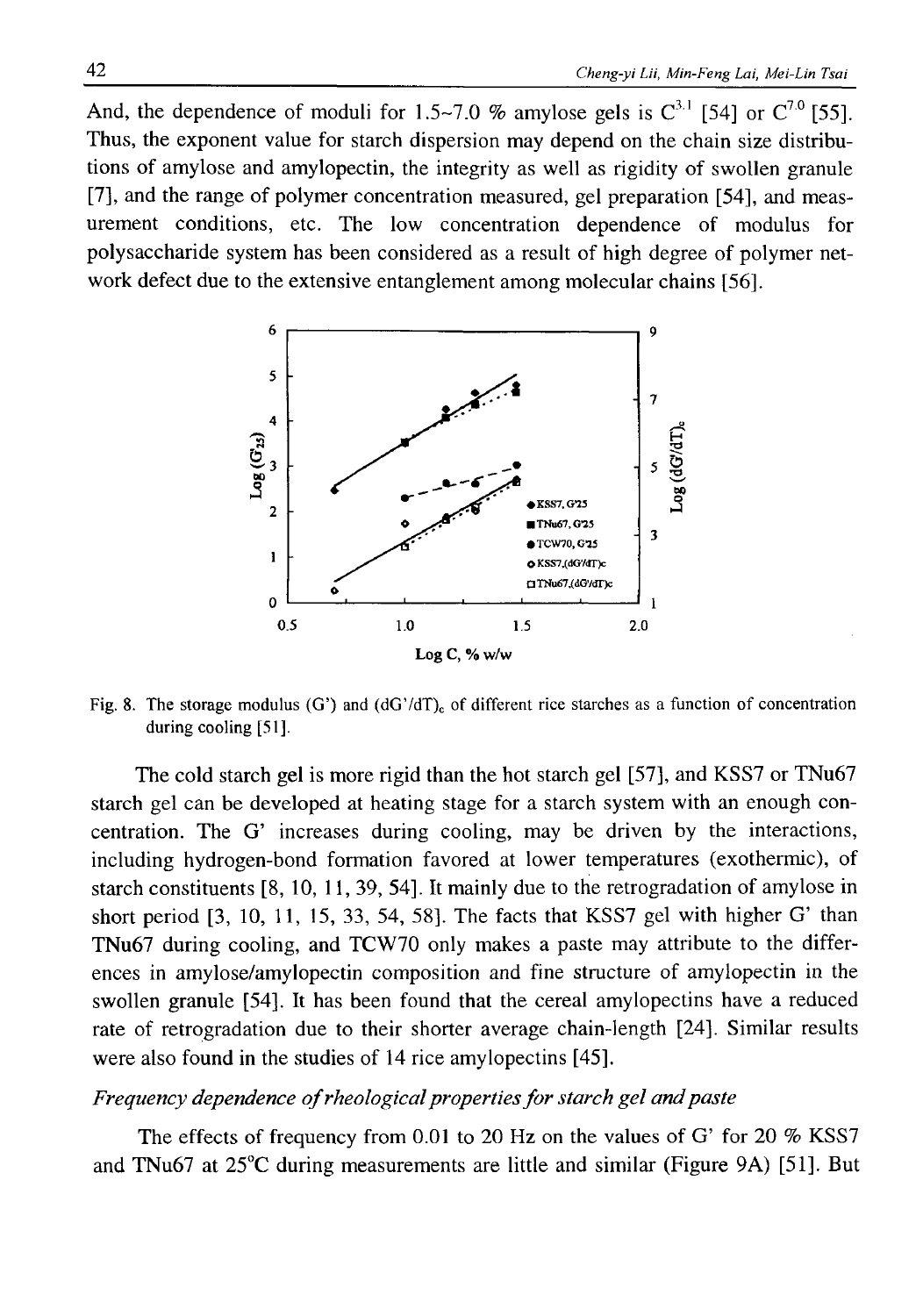the G' of TCW70 gains drastically with the raise of frequency at above 5 Hz. And the frequency dependence of G" is KSS7  $\lt$  TNu67  $\lt$  TCW70 (Figure 9B). Due to the  $G''/G$ , ratio is of the order of 0.01 $\neg$ 0.1 and the variation in G, with frequency is small, the 20 *%* KSS7 and TNu67 can be considered as "true gel" [8 , 51, 59]. And, 20 *%* TCW70 exhibits a very weak gel with a  $G''/G' > 0.1$ , resembling a concentrated entangled solution as described by Morris and Ross-Murphy (60); and can be classified into "pseudo gel" [59] or "paste" [8].



Fig. 9. Frequency dependence of 20 % (w/w) KSS7, TNu67 and TCW70 rice starches at 25<sup>o</sup>C. (samples **prepared by heating up to 95°C (l°C/min) and then cooling down to 25°C (5°C/min); strain, 0.015) [51].**

### *Influence of heating rate on the rheological properties of starch dispersion*

Lower heating/cooling rate applied for the 20 % KSS7 starch dispersion can give higher G'<sub>95</sub> and G'<sub>25</sub> of the resulting gel (Table 5) [8] due to providing enough time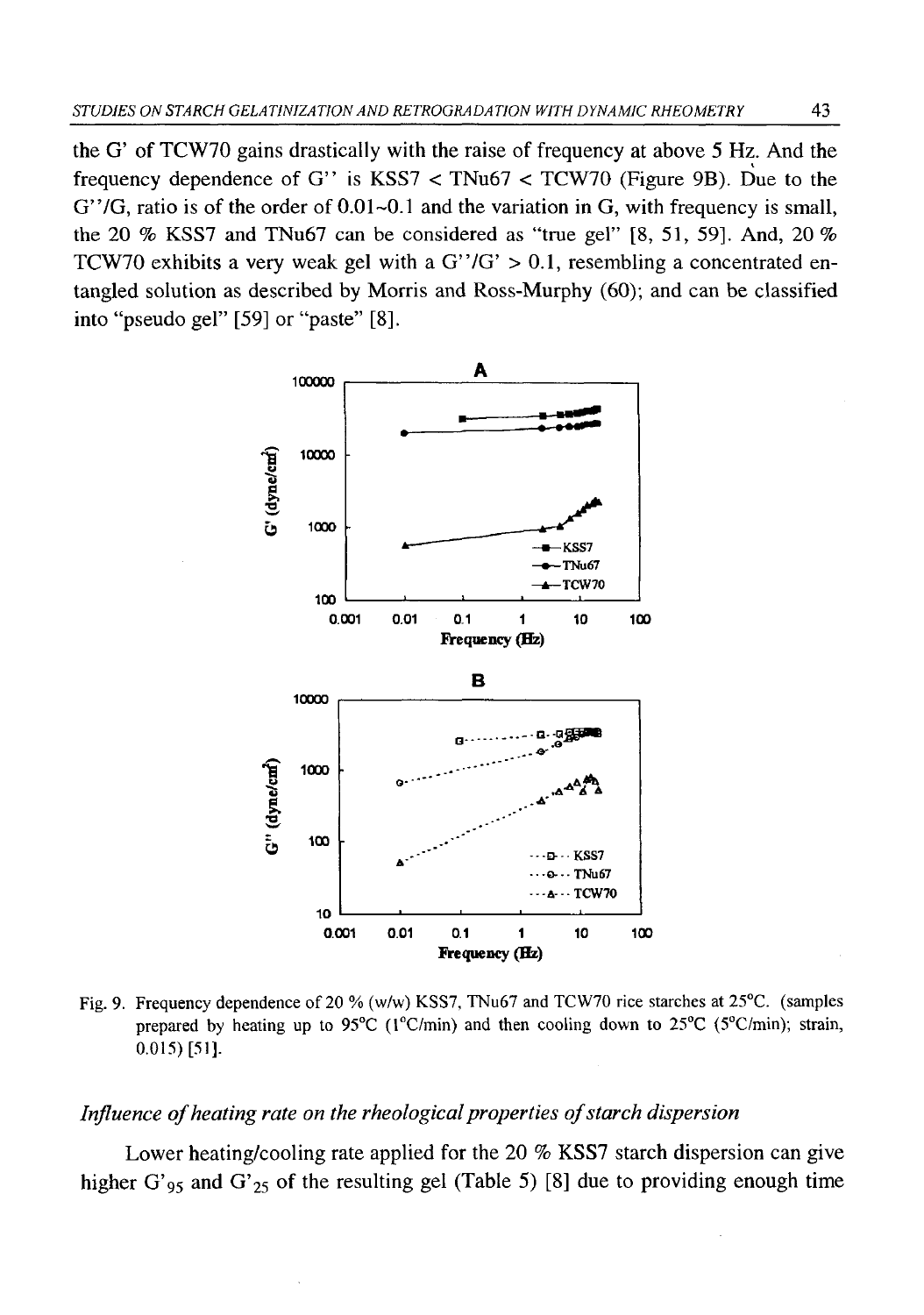for the granule swelling, the amylose leaching-out, and enhancing the interactions among amyloses and swollen granules. The starch treated by a heating-cooling rate of 2<sup>o</sup>C/min has a lower G'<sub>95</sub> than that of 1<sup>o</sup>C/min, but both values of G'<sub>25</sub> are similar after cooling. However, high G'<sub>25</sub>/G'<sub>95</sub> ratio, one of retrogradation indices, is observed for fast heating/cooling rate. One may ascribe this high ratio to the rigidity of swollen granule because of restricted swelling. Moreover, it is possible that quick cooling causes "immobilization" of chains in the gel network and, consequently, low modulus values [54].

**Table 5**

| Heating/Cooling<br>Rate<br>$(^{\circ}C/min)$ | Up to 95 $^{\circ}$ C<br>$G'_{95}$<br>$tan\delta_{.}$<br>(dyne/cm <sup>2</sup> ) | Down to $25^{\circ}$ C<br>$tan\delta_{25}$<br>$G'_{25}$<br>(dyne/cm <sup>2</sup> ) | $G'_{25}/G'_{95}$ |
|----------------------------------------------|----------------------------------------------------------------------------------|------------------------------------------------------------------------------------|-------------------|
|                                              | 17320<br>0.11                                                                    | 45010<br>0.03                                                                      | 2.60              |
|                                              | 13660<br>0.12                                                                    | 0.03<br>45640                                                                      | 3.34              |
|                                              | 9697<br>0.14                                                                     | 38350<br>0.03                                                                      | 3.95              |

Effect of heating/ cooling rate on rheological properties of 20 % KSS7 gel at 95°C and 25°C [8]

## **Interactions between amylose and starch granule**

Since the content and average chain length of solubilized amylose, the content and fine structure of amylopectin, granular rigidity and swelling capacity, all can influence the rheological properties of starch dispersion during gelatinization and retrogradation. The effect of addition of amylose or amylopectin, as well as mixing starches on the rheological behaviour of starch during heating are investigated in order to illustrate the interaction mechanisms among them.

## *Mixed starch system — KSS7/TCW70*

## During Heating

The rheological properties of the mixed starch samples with different ratios of KSS7 and TCW70 during heating are shown in Figure 10 [22]. The figure shows that 20 *%* KSS7 starch system gives the highest G', and 20 *%* TCW the lowest. A peculiar phenomenon is also detected from the figure. Although the total starch concentration of the mixture of 15 % KSS7 and 5 *%* TCW70 sample was higher than that of 15 % KSS7 alone, the G' of the former is smaller than the latter during heating.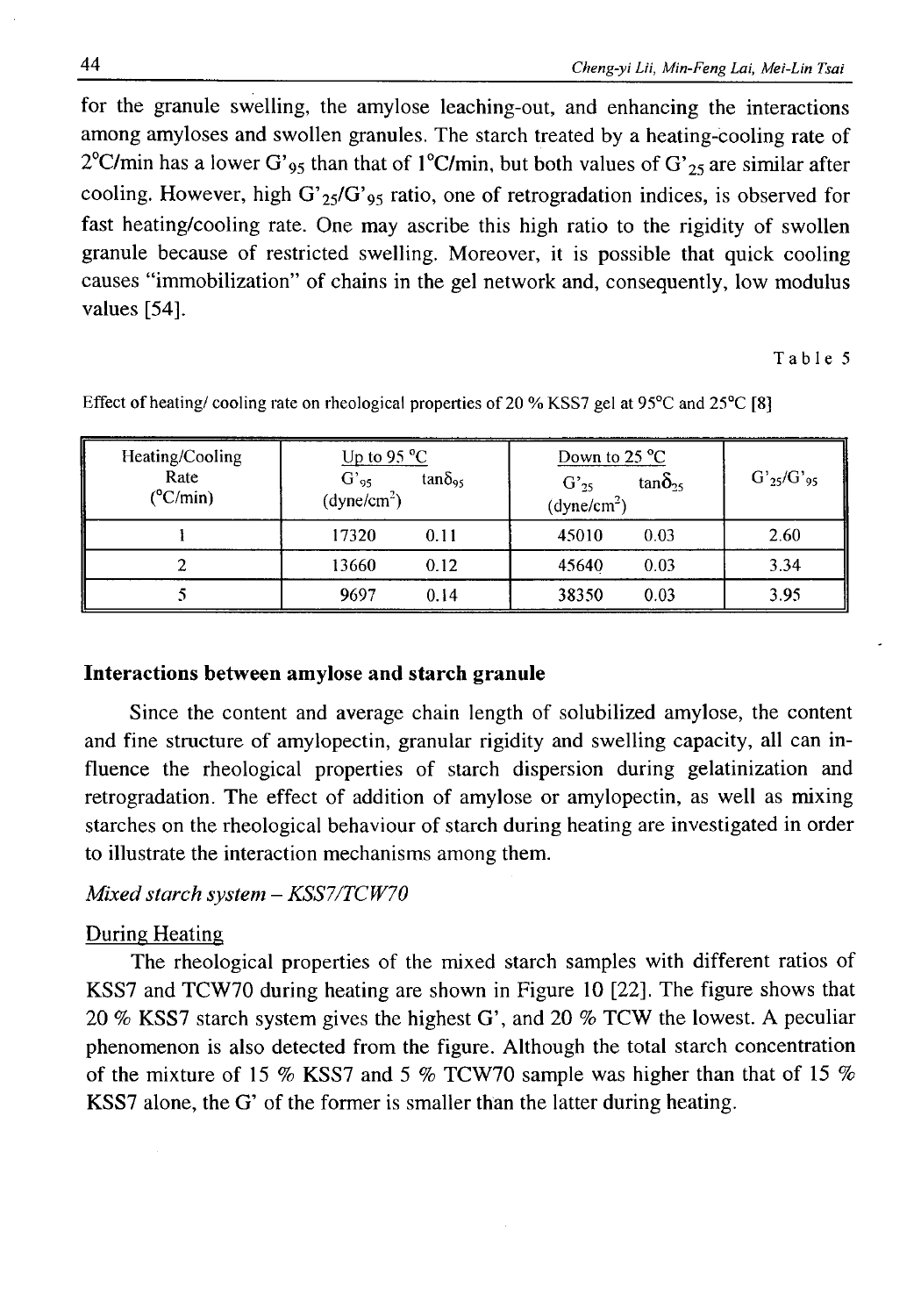

Fig. 10. Storage modulus (G') measurement of mixed KSS7/ **TCW70 starch systems at different ratios (frequency, 1 Hz; strain, 0.015; and heating rate, l°C/min) [22].**



Fig. 11. G' and  $(dG'/dT)_{max}$  of KSS7 at different concentrations (A) and of mixed KSS7/TCW70 at different **ratios (B) during heating [51].**

The rheological characteristics between KSS7 alone and KSS7/TCW70 mixed systems are varied significantly.  $G'_{max}$  and  $G'_{95}$  of KSS7 alone are in proportion to the starch concentration  $(C_{KSS7})$  (Figure 11A). The effect of concentration on  $G'_{max}$  is much higher than on G'<sub>95</sub>. And,  $(dG'/dT)_{max}$ (the maximum slope of G' vs. T) of KSS7 starch is in inverse proportion to  $C_{KSS7}$  linearly. For KSS7/TCW70 mixed system (Figure 11B), both  $G'_{max}$ and  $G'_{95}$  value are relatively low and very close when the ratio of KSS7 to TCW70  $\geq$  1. And higher proportion of KSS7 in the starch mixture will affect the dG'/dT more.

The concentration dependences of  $T_{G'}$  and  $T_{G'max}$ for mixed KSS7/TCW70 are also different from those of KSS7 alone (Figure 12). Both  $T_{G'}$  and  $T_{G'max}$  for KSS7 alone can be presented as a linear function of its concentration  $(C_{KSS7})$  (Figure 12A);  $T_{G'} = 0.4 C_{KSS7} + 82.8 (R^2 = 0.893),$ and  $T_{G'max} = -0.76C_{KSS7} +96.8$  $(R<sup>2</sup> = 0.951)$ . However, both  $T_{G'}$  and  $T_{G'max}$  for KSS7/TCW70 mixture increase nonlinearly with the raising ratio of KSS7/TCW70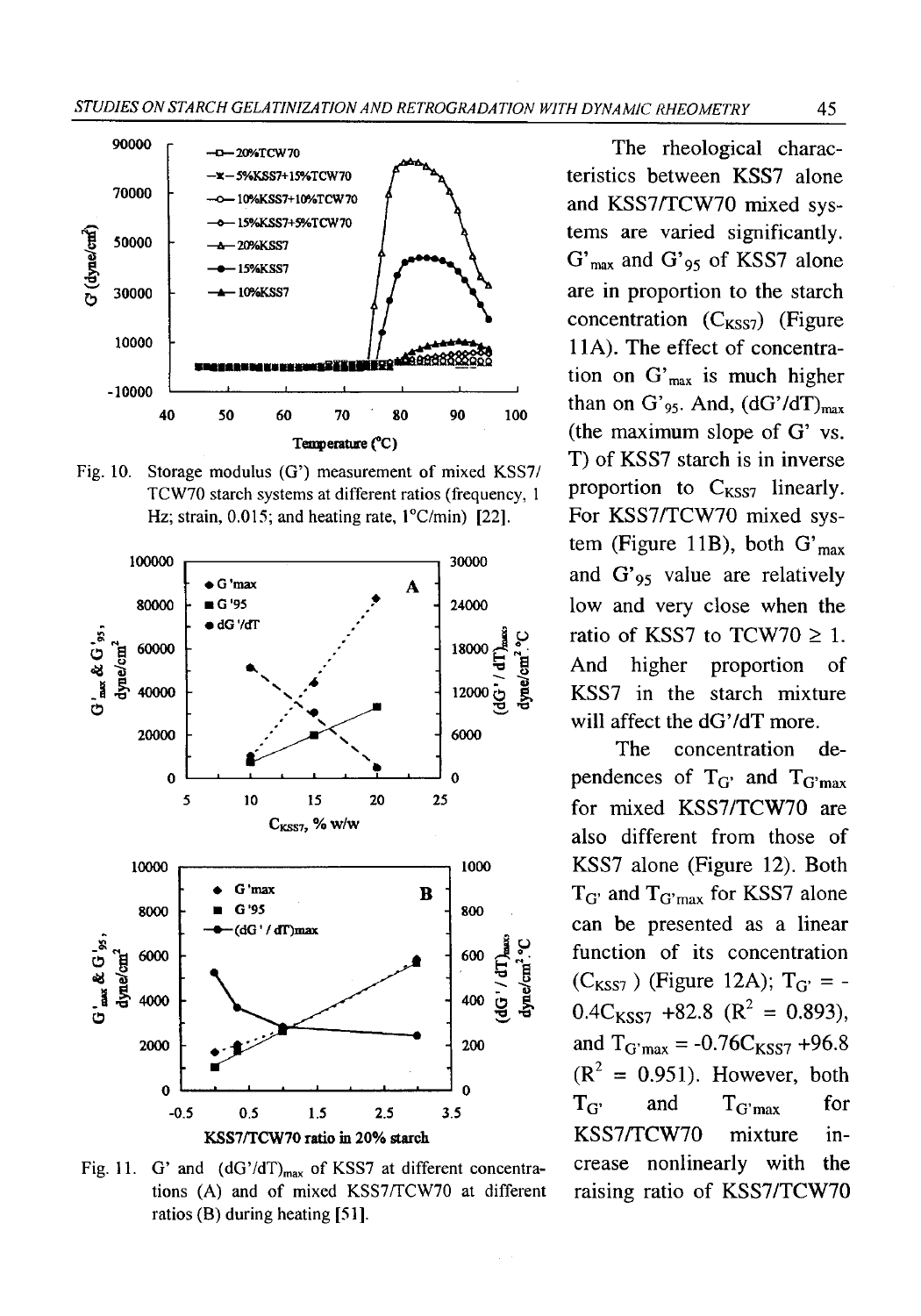(Figure 12B).  $T_{\text{G}}$  for all mixed ratios are in the range of 65 to 70  $^{\circ}$ C and much lower than those of 10~20 % KSS7 alone. And  $T_{G'max}$  of mixture increases exponentially with the increment of KSS7/TCW70 ratio.  $T_{G'max}$  of mixed 10 % each of KSS7 and TCW70 system is similar to that of the 10  $%$  KSS7 alone. Moreover, T<sub>G'max</sub> of KSS7/TCW70 ratio  $< 1$  is lower, but  $>1$  is higher, than that of KSS7 alone at same  $C_{KSS7}$ . Generally,  $T_{G'max}$  is more feasible to be affected by starch concentration or the ratio of mixture than  $T_{G'}$ .



Fig. 12.  $T_G$  and  $T_G$  max of KSS7 at different concentra- mixed gel of very low moduli. tions (A) and of mixed KSS7/TCW70 at different **These** phenomena are resem**ratios (B) during heating [51].** bling that the addition of

granules from swelling as suggested by Svegmark et al.[39]. During Cooling

Figure 13 shows the change of G' for KSS7/TCW70 mixed system during cooling [22], The gradient of G' against temperature in KSS7 alone as well as the mixed

i

Because that neither significant modulus  $(G'_{max}$  or  $G'_{95})$ nor  $T_{G'}$  or  $T_{G'max}$  is developed in TCW70 even up to 30 *%* concentration during heating, the rheological properties of the KSS7-TCW70 mixture (Figure 11 & 12) may attribute mainly to the heating behaviours of KSS7 starch with the influence of swollen TCW70. This influence may come from two actions. First, TCW70 starch granule swells much earlier and binds higher amount of water than does KSS7. Consequently, it retards the swelling of granule and leaching-out of amylose for KSS7. Secondly, the unswollen KSS7 granule may be excluded by the swollen TCW70 granule, resulting in a phase-separated amylopectin will restrict starch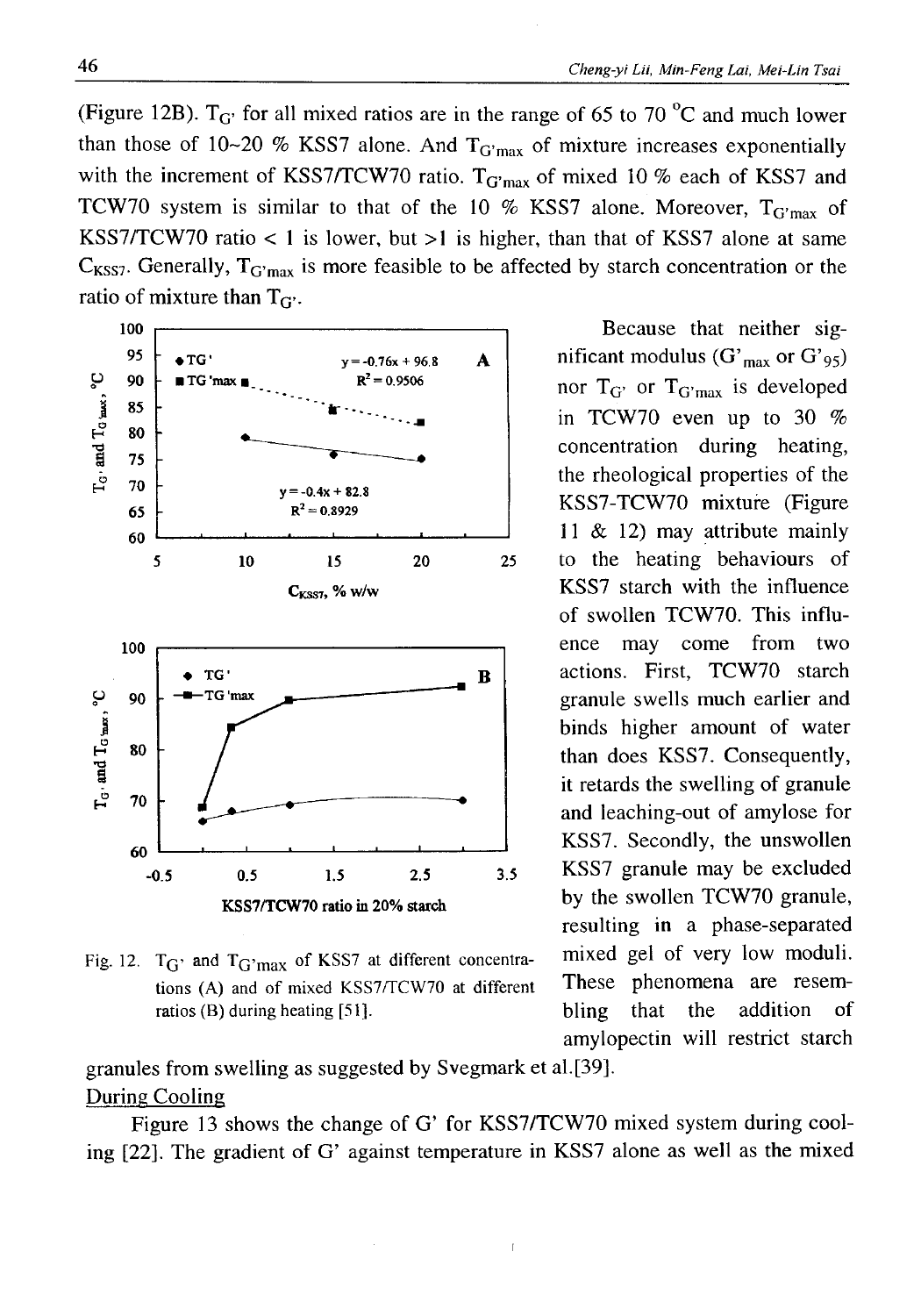KSS7/TCW70 increases with the increment of  $C_{KST}$ . The dependences of G's and  $(dG'/dT)_{max}$  on starch concentration for both systems are exhibited in Figure 14.  $G'$ and  $(dG'/dT)_{max}$  as a function of  $C_{KSS7}$  for KSS7 system alone can be expressed as:  $G'_{5}$  $= 5374 \text{ C}_{KSS7}$  - 40353 ( $\mathbb{R}^2 = 0.994$ ) and (dG'/dT)<sub>max</sub> = 61 C<sub>KSS7</sub> - 552 ( $\mathbb{R}^2 = 1.000$ ) (Figure 14A). As for the KSS7/ TCW70 mixed system, equations are  $G<sub>5</sub> = 3309$  $R_{KSS/Tcw}$  +1144 ( $R^2$  = 1.000) and (dG'/dT)<sub>max</sub> = 23.3  $R_{KSS/Tcw}$  - 1.45 ( $R^2$  = 0.999) **( R kss/tcw ,** the concentration ratio of KSS7 to TCW70 in 20% starch) (Figure 14B). The results demonstrate that G' decreases profoundly in the mixed system, but linear relationship between the G' or  $(dG'/dT)_{max}$  and  $C_{KSS7}$  still exists.



Fig. 13. Storage modulus (G') measurements of mixed KSS7/TCW70 starch systems during cooling **(5°C/min) [**2 2 **],**

The 15 % KSS7 alone shows the highest  $G' <sub>5</sub>/G' <sub>95</sub>$  among all KSS7 and KSS7/TCW70 systems measured (Figure 15A) [51]. For the mixed KSS7/TCW70,  $G'_{5}/G'_{95}$  increases steadily with elevating  $C_{KSS7}$  (5~15 %) (Figure 15B). And those of 10 *%* KSS7 alone and 10 *%* each of KSS7/TCW70 are similar to each other.

### Addition of KSS7 amylose

## On KSS7 starch

The effects of added amylose on the rheological properties of KSS7 starch during heating, cooling and aging stages are listed in Table 6 [22]. Where the  $DP_n$  of isolated amylose is about 1000 (Table 1). Generally, Table 6 shows that those with addition of 2% amylose gives lower G'<sub>95</sub>, but similar G'<sub>5</sub>, and higher G'<sub>5A</sub> (aging at 5<sup>°</sup>C for 1 h), except for the 20 % KSS7+2 % AM system. The G'<sub>5</sub> and G'<sub>5A</sub> of the 20 % KSS7+2 % AM are slightly lower than those of 20 *%* KSS7 alone, reflecting an effect presumably via the competition of added amylose for water against the starch. Moreover, the val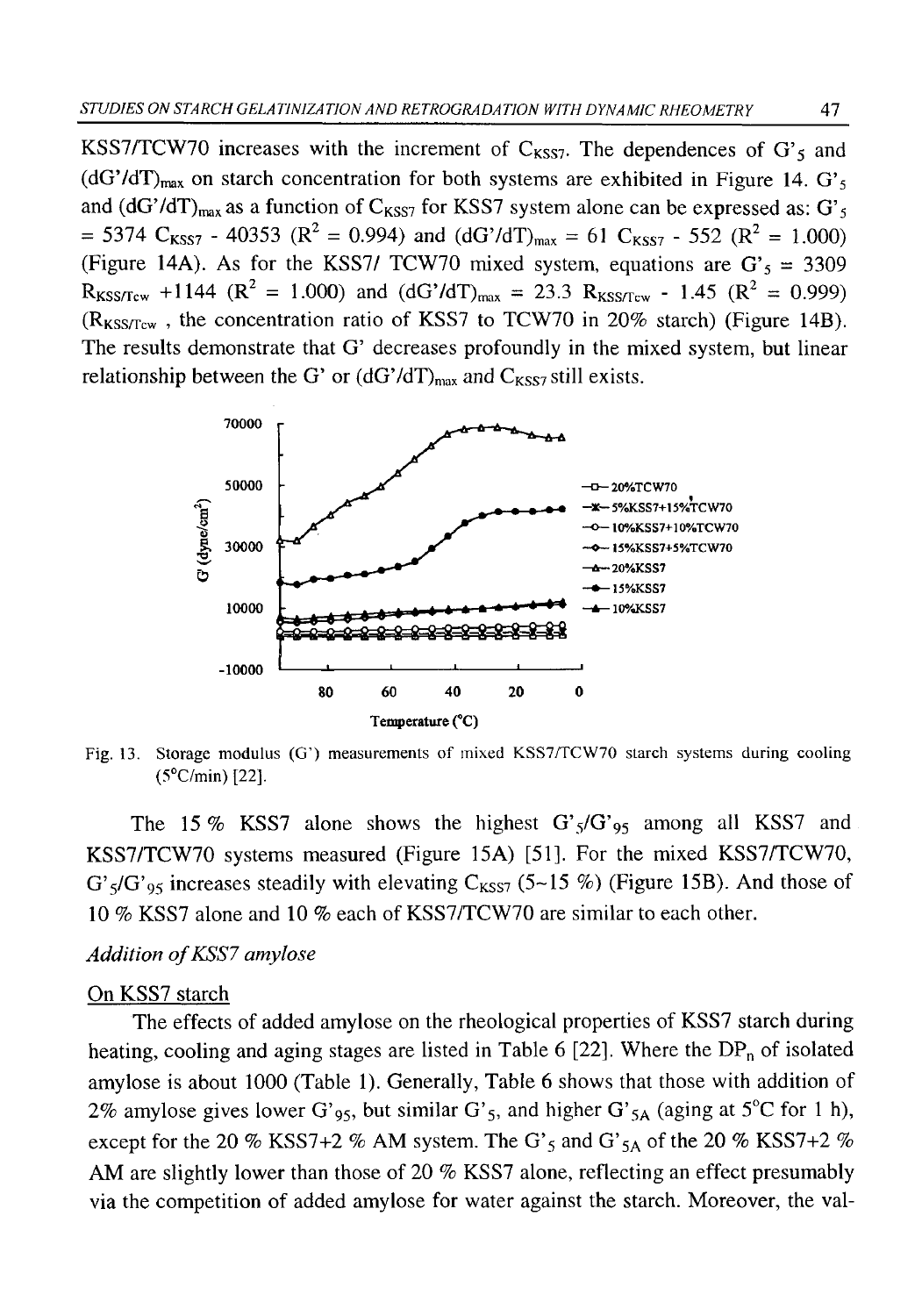ues of tan $\delta_5$  and tan $\delta_{5A}$  for added amylose systems are higher than those of KSS7 alone. This result suggests that a phase separation may occur in this gelatinized mixture as examined by the TEM of amylose/potato starch system [39]. However, the degree of incompatibility between KSS7 starch and amylose is far less than that of KSS7 and TCW70 starches (Figure 14).



**Fig. 14. G' and dG'/dT of KSS7 at different concentrations (A) and of mixed KSS7/TCW70 at different ratios (B) during cooling [51].**



Fig. 15. Values of  $G^2S/G'$  of KSS7 at different concentrationd (A) and of mixed KSS7/TCW70 at **different ratios (B) during heating-cooling cycle [51].**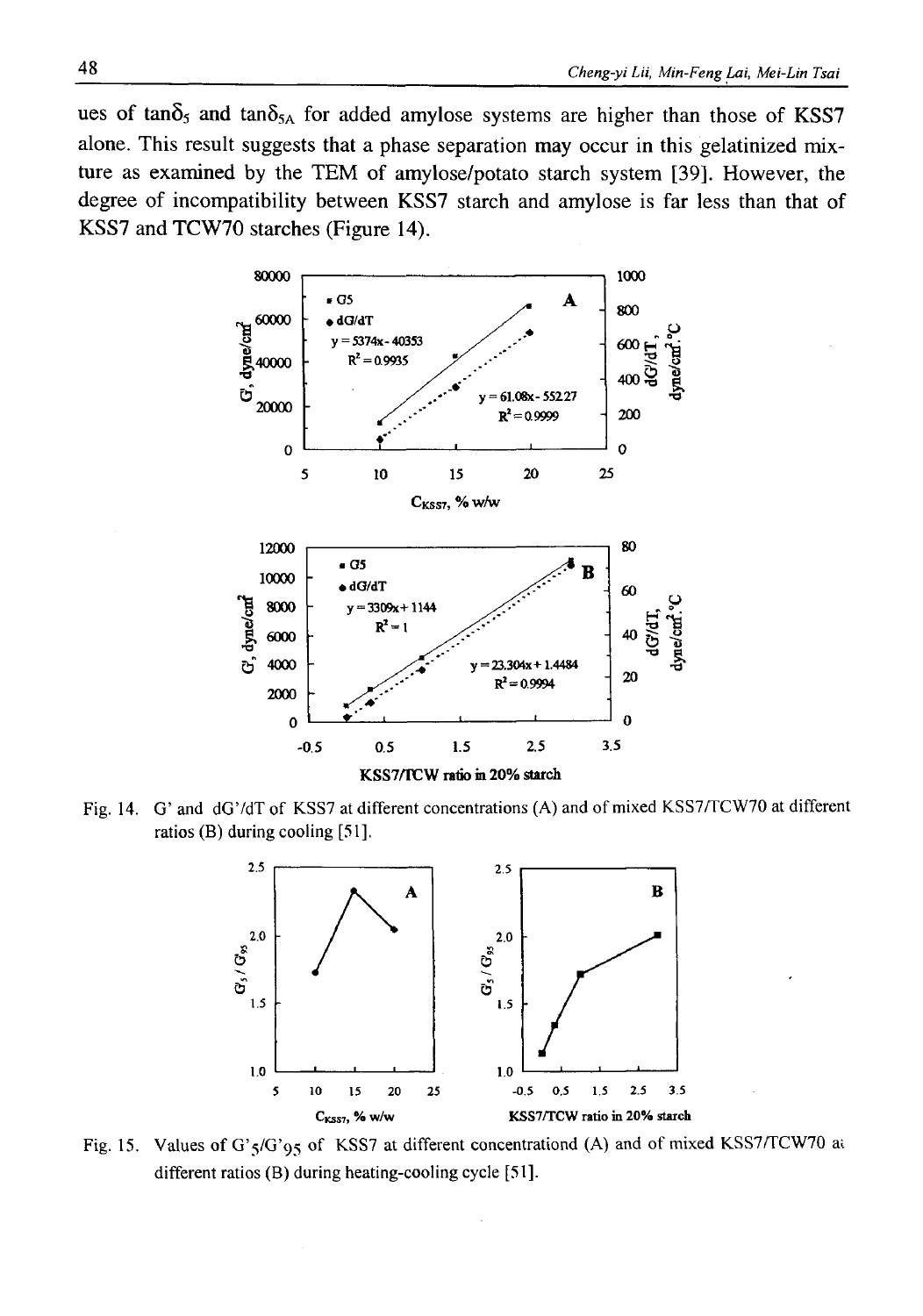### **Table** <sup>6</sup>

| Effect of added amylose on the rheological properties of KSS7 dispersions during heating, retrogradation |  |  |  |  |  |
|----------------------------------------------------------------------------------------------------------|--|--|--|--|--|
| and aging [22]                                                                                           |  |  |  |  |  |

|                           | Heated to 95 °C      |                     | Cooled to $5^{\circ}$ C |                 | Aging at $5^{\circ}$ C for 1 hr |                    |
|---------------------------|----------------------|---------------------|-------------------------|-----------------|---------------------------------|--------------------|
|                           | $G'$ 95 <sup>a</sup> | tan δ <sub>95</sub> | G's                     | $\tan \delta_5$ | $G'_{5A}$                       | $\tan \delta_{5A}$ |
| 5% KSS7                   | $507 \pm 8^{6}$      | $0.10 \pm 0.00$     | $563 \pm 12$            | $0.06 \pm 0.00$ | $578 + 24$                      | $0.11 \pm 0.01$    |
| 5% KSS7 +2% AM °          | 188±5                | $0.18 \pm 0.01$     | $557+10$                | $0.14 \pm 0.02$ | 1710±283                        | $0.06 \pm 0.00$    |
| 10% KSS7                  | 6995±190             | $0.08 \pm 0.00$     | 12730±156               | $0.04 \pm 0.00$ | 17120±230                       | $0.03 \pm 0.00$    |
| 10% KSS7 +2% AM $\degree$ | $4072 + 269$         | $0.10 \pm 0.02$     | 12730±2140              | $0.05 \pm 0.00$ | 19050±1715                      | $0.04 \pm 0.00$    |
| 20% KSS7                  | 32210±645            | $0.07 \pm 0.00$     | 65960±255               | $0.04 \pm 0.00$ | 66290±270                       | $0.03 \pm 0.00$    |
| 20% KSS7 +2% AM $\degree$ | 33450±2311           | $0.07 \pm 0.00$     | 60530±2185              | $0.04 \pm 0.00$ | 61250±2267                      | $0.04 \pm 0.00$    |

 $\alpha$  G' (dyne/cm<sup>2</sup>).

 $<sup>b</sup>$  Mean  $\pm$  standard deviation, n = 3.</sup>

**c 2 % KSS7 amylose added.**



Fig. 16. Effect of added amylose on the G'/C<sub>t</sub> at 95<sup>o</sup>C (A), 5<sup>o</sup>C (B), and aged at 5<sup>o</sup>C for one hour (C) for KSS7  $(C_t$ , the total starch concentration) [51].

The ratio of G' to total concentration of the whole starch system  $(C_t)$  can be applied to further illustrate the influence of added amylose on the rheological properties [51]. The G'/C<sub>t</sub> at 95<sup>o</sup>C for the 5~15 % KSS7 alone are significantly higher than those with 2 % added amylose (Figure 16A). The higher the  $C_{KSS7}$ , the smaller is the difference in  $G'/C_t$  between the samples with and without addition of amylose. No significant difference of G'/C<sub>t</sub> is detected while C<sub>KSS7</sub> raises up to 20 %. Although the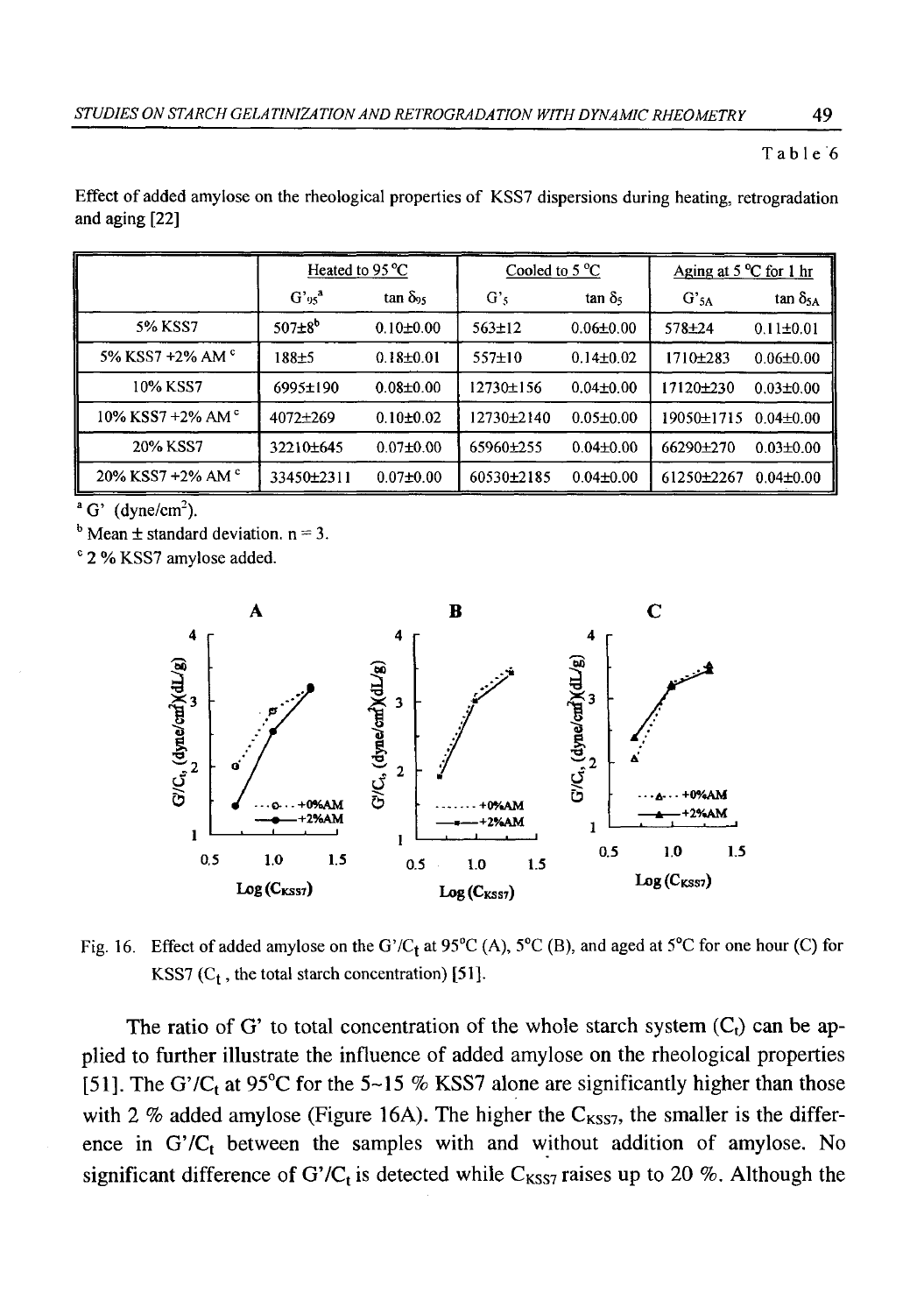addition of amylose to the KSS7 starch at  $5{\sim}15$  % brings a lower G'/C<sub>t</sub> at 95 °C, the similar value of  $G'/C_t$  is obtained when it is cooling down to  $5^{\circ}C$  (Figure 16B) or after aging (Figure 16C). 5 % KSS7+2 % AM demonstrating a higher G'/ $C_t$  after aging for one hour is an exception. The result imply that the enhancement of retrogradation is only found in the system with high ratio of added amylose to starch.



Fig. 17. Effect of added amylose on the time dependence of storage modulus (G') of TCW70 starch **during aging at 5°C [22],**



**Fig. 18. Effect of added amylose on the concentration dependence of G' and dG'/dt for TCW70 starch during aging at 5°C [51].**

## On TCW starch

The influences of added amylose on the rheological properties of TCW70 paste can be observed in the stage of cooling and aging. The addition of 2 % amylose raises G' largely during cooling. Subsequently, it improves G' and dG'/dt (where t is the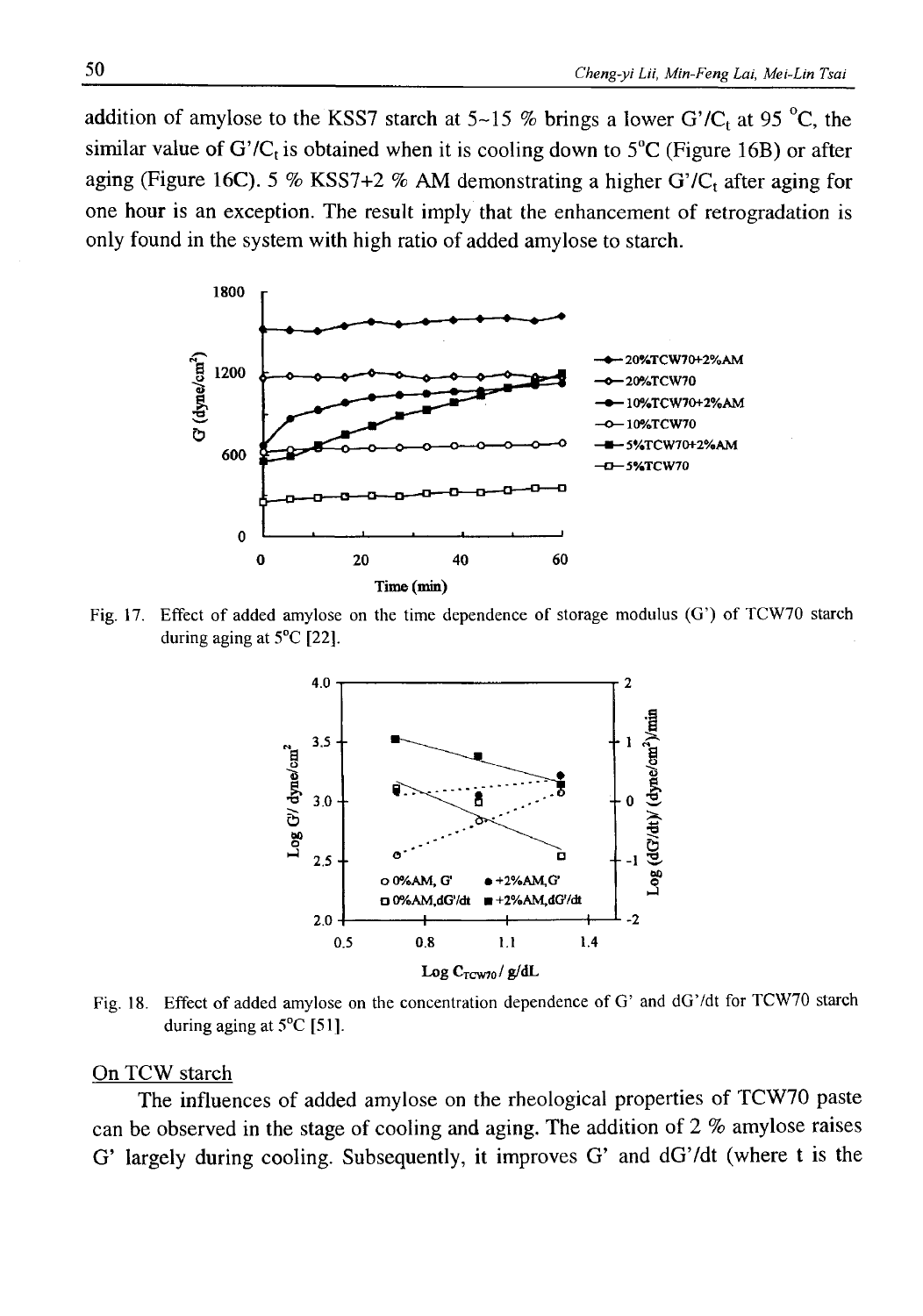aging time, min) of aged sample (Figure 17 & 18), especially at concentration of 5 and 10 *%* [22]. This increment may attribute to the gelation of amylose [10, 11, 33]. However, the G' does not increase remarkably in the concentrated TCW70 system (20 %). Svegmark et al. (1993) [39] also indicated that 1-10 *%* potato starch swollen in the amylose solution exhibits a lower complex modulus  $(G^*)$  than the starch swollen in water during heating and a sharp increase in  $G^*$  is observed due to amylose gel formation during cooling.

### **Conclusion**

The changes in rheological properties of starch dispersions during gelatinization and retrogradation controlled predominately either by the swelling-solubility properties or the interaction between starch constituents and water molecule can be identified. At low concentration  $(10 \%)$ , the rheological properties of starch dispersion during heating and cooling are governed mainly by the amount and chain length of water-soluble constituents. The significance of the granular characteristics such as the degrees of granular rigidity and close-packing, molecular sizes and distribution of amylopectin branches, and the presence of residual microcrystallite on the pasting behaviour is raising with increment of starch concentration. All these parameters can influence the concentration dependence of modulus for starch dispersion, and the formation of whether "gel" or "paste". Among the starches studied the KSS7 starch gel possessing the highest G' and dG'/dT in the heating-cooling cycle can attribute to the high ratio of extralong and long chains to short chain in amylopectin, the presence of soluble with longer chain length, the amount of unreleased amylose entangled within granule, and high rigidity of granule.

The effects of mixing different starches and the adding amylose into a system on shear modulus of the mixed dispersion depends on the swelling-solubility properties, and/or the composition and structure of starch granule. The addition of 2 % KSS7 amylose can decrease the modulus development of starch dispersion during heating, but improve significantly the modulus and retrogradation rate of KSS7 and TCW70 starches at a moderate concentration during cooling and aging. Further investigation is required to clarify the mechanisms of contributions from the degree of granular rigidity, the volume fractions and moduli of continuous and dispersed phases in the system, and amounts of amylose inside and outside of granule to the rheological properties of starch dispersion.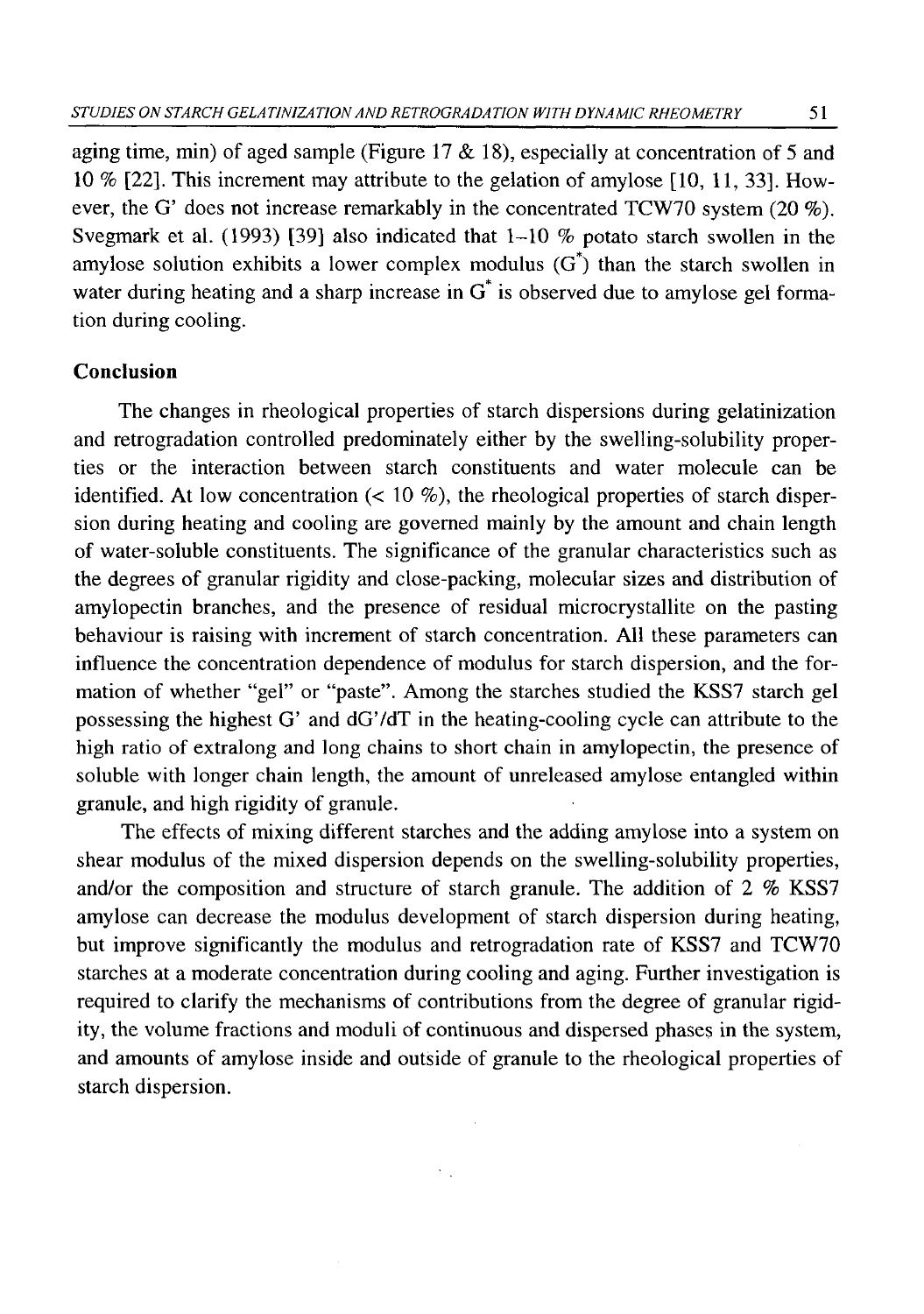#### **REFERENCE**

- **[ 1 ] Nikuni Z.: Strach/Starkę, 30, 1978, 105-111.**
- **[2] Zobel H. F.: Starch: Chemistry and Technology, 2nd ed., Academic Press, NewYork, 1984, pp. 285- 309.**
- **[3] Morris V.J.: Trends in Food Sci. Tech., 7, 1990, 2-6.**
- **[4] Imberty A.A., Buleon A., Tran V., Perez S.: Strach/Starke, 43, 1991, 375-384.**
- **[5] Kokini J.L., Lai L.S., Chedid L.L.: Food Techn., 1992, June, 124-139.**
- **[6] Keetels C.J.A.M., Vliet T.V.: Gums and Stabilisers for the Food Industry 7. New York, 1994, pp.271-280.**
- **[7] Doublier J.L., Llamas G., Le Meur M.: Carbohydr. Polym., 7, 1987, 251-275.**
- **[8] Lii C.Y., Shao Y.Y., Tseng K.H.: Cereal Chem., 72, 1995, 393-400.**
- **[9] Ring S.G., Stainsby G.: Prog. Food Nutr. Sci., 6, 1982, 323-329.**
- **[10] Miles M.J., Morris V.J., Orford P.D., Ring S.G.: Carbohydr. Res., 135, 1985b, 271-281.**
- **[11] Miles M.J., Morris V.J., Ring S.G.: Carbohydr. Res., 135, 1985a, 257-269.**
- **[12] Millers B.S., Derby R.L., Trimbo H.B.: Cereal Chem., 50, 1973, 271-275.**
- **[13] Richardson R.K., Robinson G., Ross-Murphy S.B., Todd S.: Polym. Bull., 4, 1981, 541-550.**
- **[14] Wong R.B.K., Lefievre J.: Rheol. Acta, 20, 1981, 199-207.**
- **[15] Ring S.G., Starch/Starke, 37, 1985, 80-83!**
- **[16] Hennig V.H.J., Lechert H., Goemann W.: Strach/Starke, 28, 1976, 10-13.**
- **[17] Eliasson A.C., Starch/Starke, 37, 1985, 411-415.**
- **[18] Evans I.D., Haisman D.R.: J. Texture Stud., 10, 1979, 347-370.**
- **[19] Bagley E.B., Christianson D.D.: J. Texture Stud., 13, 1982, 115-126.**
- **[20] Evans I. D., Lips A.: J. Texture Stud., 23, 1992, 69-86.**
- **[21] Okechukwu P. E., Rao M. A.: J. Texture Stud., 26, 1995, 501-516.**
- **[22] Lii C.Y., Tsai M.L., Tseng K.H.: Cereal Chem., 1996, in press.**
- **[23] Ring S.G., Colonna P., I'Anson K.J., Kalichevsky M.T., Miles M.J., Morris V.J., Orford P.D.: Carbohydr. Res., 162, 1987, 277-293.**
- **[24] Kalichevsky M.T., Orford P.D., Ring S.G., Carbohydr. Res., 198, 1990, 49-55.**
- **[25] Tester R.F., Morrison W.R.: Cereal Chem., 67, 1990a, 551-557.**
- **[26] Tester R.F., Morrison W.R.: Cereal Chem, 67, 1990b, 558-563.**
- **[27] Eliasson A.C., J. Texture Stud., 17, 1986, 253-265.**
- **[28] Lii C.Y., Lee B.L.: Cereal Chem., 70, 1993, 188-192.**
- **[29] Lu S., Fang, W.T., Lii C.Y.: J. Chinese Agric. Chem. Soc., 32, 1994, 372-383.**
- **[30] Huang R.M., Chang W.H., Chang Y.H., Lii C.Y.: Cereal Chem., 71, 1994, 202-207.**
- **[31] Lu S., Li J.D., Lii C.Y.: J. Chinese Agric. Chem. Soc., 33, 1995, 756-767.**
- **[32] Autio K.: Food Structure, 9, 1990, 297-304.**
- **[33] Doubler J.L., Choplin L.: Carbohydr. Res., 193, 1989,** *215-226.*
- **[34] Svegmark K., Hermansson A.M.: Carbohydr. Polym., 13, 1990, 29-45.**
- **[35] Svegmark K., Hermansson A.-M.: Carbohydr. Polym., 15, 1991a, 151-169.**
- **[36] Svegmark K., Hermansson A.M.: Food Structure, 10, 1991b, 117-129.**
- **[37] Svegmark K., Hermansson A.M.: Food Structure, 12, 1993, 181-193.**
- **[38] Biliaderis C.G., Juliano B.O.: Food Chem., 48, 1993, 243-250.**
- **[39] Svegmark K., Kidman K., Hermansson A.M.: Carbohydr. Polym., 22, 1993, 19-29.**
- **[40] MitaT.: Carbohydr. Polym,. 17, 1992, 269-276.**